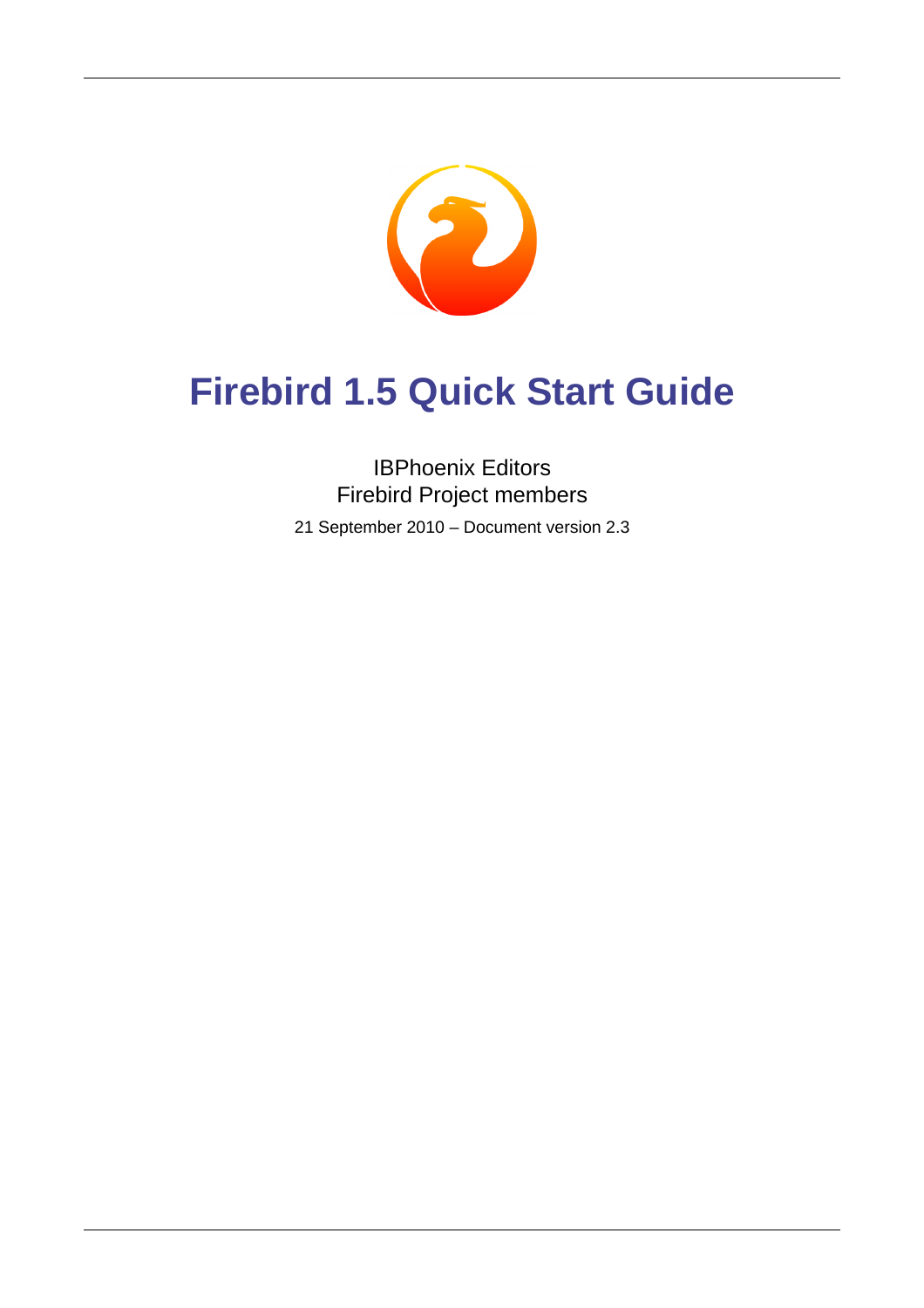# **Table of Contents**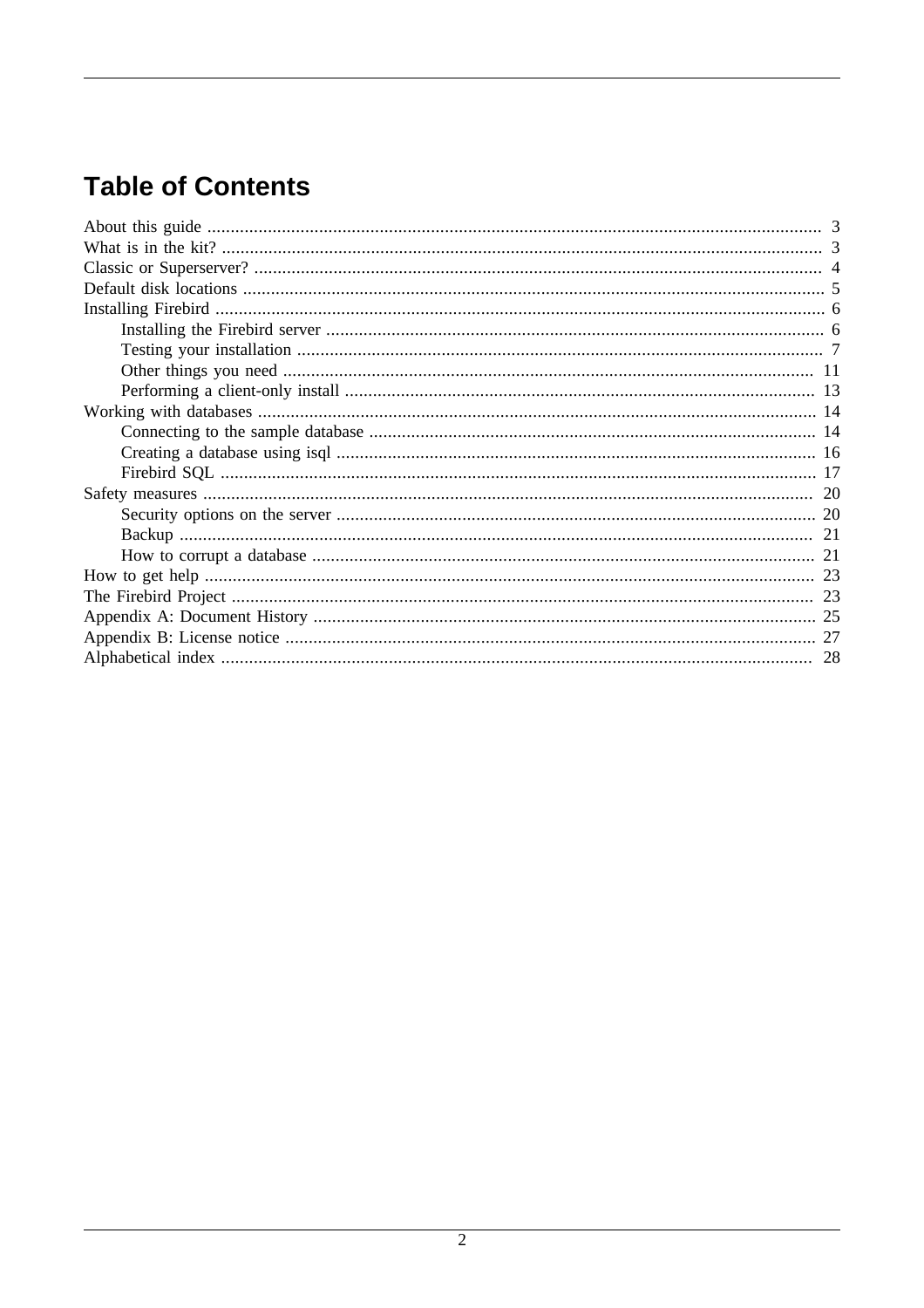# **About this guide**

<span id="page-2-0"></span>The *Firebird Quick Start Guide* is an introduction for the complete newcomer to a few essentials for getting off to a quick start with a Firebird binary kit. The guide first saw the light as Chapter 1 of the *Using Firebird* manual, sold on CD by [IBPhoenix.](http://www.ibphoenix.com) Later it was published separately on the Internet. In June 2004, IBPhoenix donated it to the Firebird Project. Since then it is maintained, and regularly updated, by members of the Firebird documentation project.

### **Important**

<span id="page-2-1"></span>Before you read on, verify that your Firebird version matches this guide. This guide covers versions 1.5–1.5.6. For all other Firebird versions, get the corresponding Quick Start Guide at<http://www.firebirdsql.org/?op=doc>.

# <span id="page-2-2"></span>**What is in the kit?**

All of the kits contain all of the components needed to install the Firebird server:

- The Firebird server executable.
- A client library located on the server machine.
- The command-line tools.
- The standard user-defined function libraries.
- A sample database.
- The C header files (not needed by beginners!)
- Release notes ESSENTIAL READING!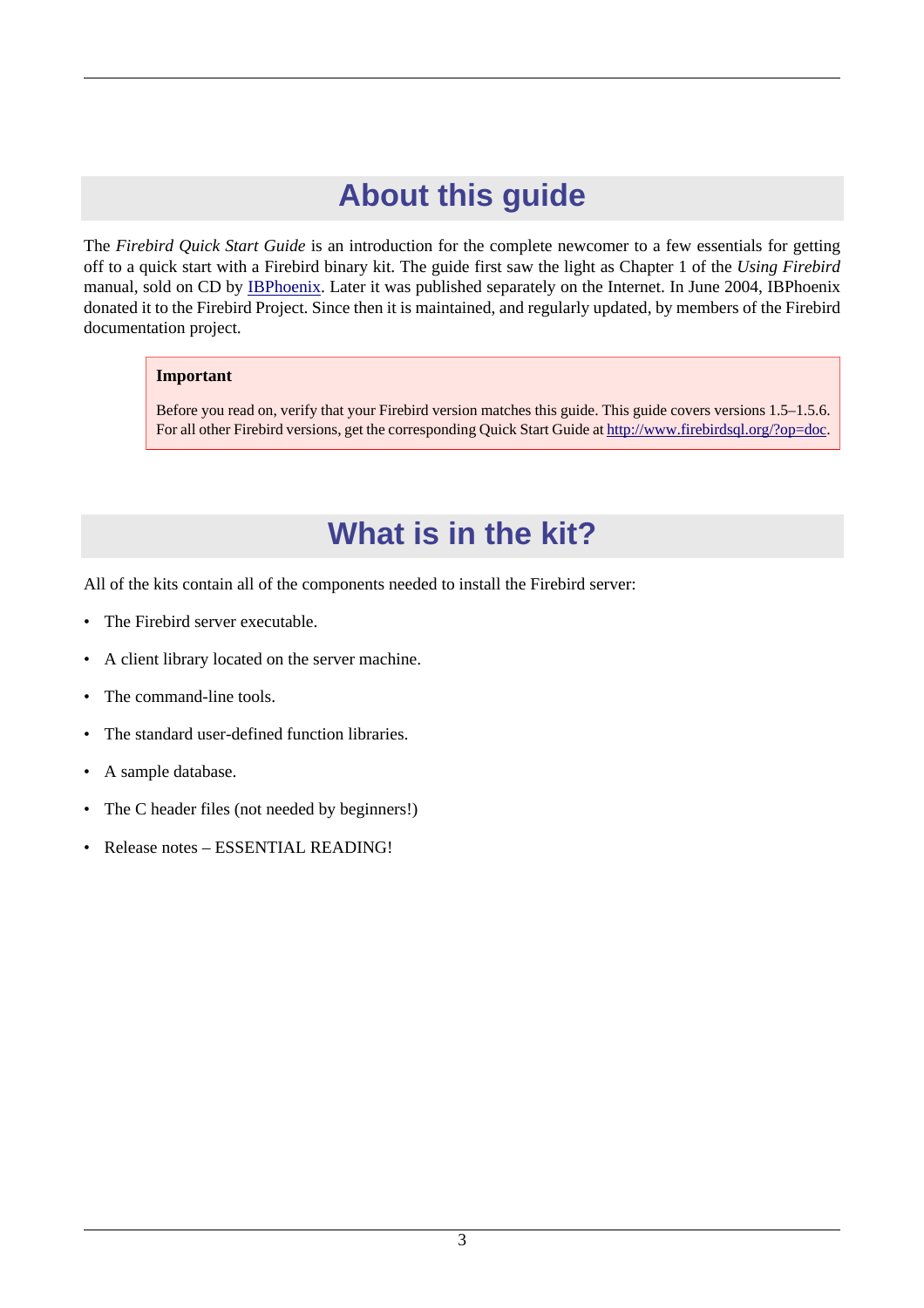# <span id="page-3-1"></span>**Classic or Superserver?**

<span id="page-3-0"></span>Firebird comes in two flavors, called *architectures*: Classic Server and Superserver. Which one should you install? That depends on your situation. A short overview of the most important differences follows.

|  |  |  | Table 1. Firebird 1.5 Classic Server vs. Superserver |
|--|--|--|------------------------------------------------------|
|  |  |  |                                                      |

| <b>Classic Server</b>                                                                                                                                                                                                                                                     | Superserver                                                                                                                                                                                                                                                                                            |
|---------------------------------------------------------------------------------------------------------------------------------------------------------------------------------------------------------------------------------------------------------------------------|--------------------------------------------------------------------------------------------------------------------------------------------------------------------------------------------------------------------------------------------------------------------------------------------------------|
| On Linux: fully mature.                                                                                                                                                                                                                                                   | Fully mature on both Windows and Linux.                                                                                                                                                                                                                                                                |
| On Windows: fully mature as from version 1.5.1.                                                                                                                                                                                                                           |                                                                                                                                                                                                                                                                                                        |
| Creates a separate process for every client connection,<br>each with its own cache. Less resource use if the num-<br>ber of connections is low.                                                                                                                           | A single process serves all the connections, using<br>threads to handle requests. Shared cache space. More<br>efficient if the number of simultaneous connections<br>grows.                                                                                                                            |
| Permits fast, direct I/O to database files for local con-<br>nections on Linux. On Windows, you must make local<br>connections network-style, by connecting to local-<br>host.                                                                                            | On Linux, local connections are made network-style,<br>via localhost (often implicitly). On Windows, this<br>is optional; you can also make direct local connec-<br>tions, but these are not as fast as the "Classic" ones on<br>Linux and also less safe.                                             |
| 1.5: Partially implemented Services Manager, sup-<br>porting tasks like backup/restore, database shutdown<br>etc. over the network. Other service tasks have to be<br>performed locally using the client tools (small sepa-<br>rate executables) that come with Firebird. | Full Services Manager allows you to perform manage-<br>ment tasks (backup/restore, database shutdown, user<br>management, stats, etc.) programmatically. You can<br>connect to the Services Manager over the network and<br>thus perform these tasks remotely.                                         |
| 1.5.1 and up: full Services Manager.                                                                                                                                                                                                                                      |                                                                                                                                                                                                                                                                                                        |
| SMP (symmetrical multi-processor) support. Better<br>performance in case of a small number of multiple<br>connections that do not influence each other.                                                                                                                   | No SMP support. On multi-processor Windows ma-<br>chines, performance can even drop dramatically as the<br>OS switches the process between CPUs. To prevent<br>this, set the CpuAffinityMask parameter in the con-<br>figuration file firebird.conf.                                                   |
| Can't use Fiebird events if the server is behind a fire-<br>wall or if connections are made through a secure tun-<br>nel.                                                                                                                                                 | Can use Fiebird events under all circumstances. If the<br>server is behind a firewall or if connections are made<br>through a secure tunnel, a specific events port has to be<br>assigned to the RemoteAuxPort variable in fire-<br>bird.conf, and the firewall or tunnel configured ac-<br>cordingly. |

As you can see, neither of the architectures is better in all respects. This is hardly surprising: we wouldn't maintain two architectures if one of them was an all-fronts loser.

If you're still not sure what to choose (maybe you find all this tech talk a little overwhelming), use this rule of thumb: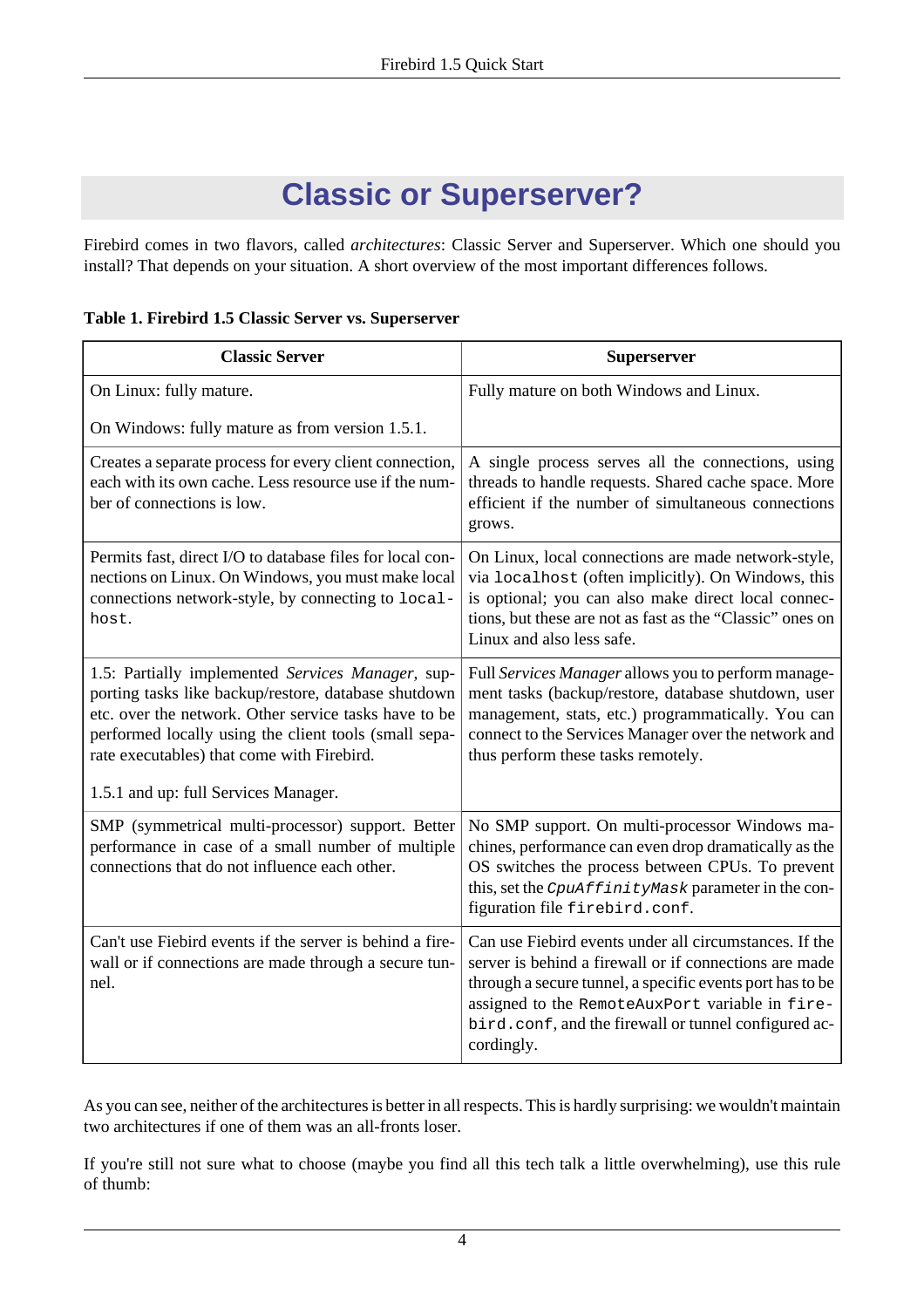- On Windows, choose Superserver.
- On Linux, just pick one or the other. In most circumstances, chances are that you won't notice a performance difference.

Note that you can always switch to the other architecture later; your applications and databases will keep functioning (except if your apps call unsupported or malfunctioning Services Manager functions in Classic).

For Linux, Superserver download packages start with FirebirdSS, Classic packages with FirebirdCS. For Windows, there is a combined installation package; you choose the architecture during the installation process.

### **Note**

<span id="page-4-0"></span>We've not been completely honest with you. Firebird has a third flavor: *Embedded Server*, but this is an entirely different beast and not intended for your typical client-server setups. Consult the Release Notes for details.

# <span id="page-4-2"></span>**Default disk locations**

The following table describes the default disk locations for the components on Windows and Linux.

In the major codebase revision starting at v.1.5, the old hard links to InterBase artifacts were removed and many of the major components were renamed. As a result, Firebird 1.5 permits a running InterBase® server to be present, provided the two servers don't listen on the same TCP/IP port. If you need this feature, read *Configuring the port service* in the Release Notes that came with your Firebird installation (look in the doc subdir).

| <b>Platform</b>                                  | Component                                                                         | <b>File Name</b>                                             | <b>Default Location</b>                                                        |
|--------------------------------------------------|-----------------------------------------------------------------------------------|--------------------------------------------------------------|--------------------------------------------------------------------------------|
| 32-bit and 64-bit<br>Windows<br>(Windows 95, 98, | Installation directory<br>(referred to hereafter as<br><installdir>)</installdir> |                                                              | C:\Program Files\<br>Firebird\Firebird_1<br>$-5$                               |
| ME, NT, 2000,<br>$XP, \ldots$                    | Firebird server                                                                   | fbserver.exe $(SS)$ or<br>fb_inet_server.exe<br>(CS)         | <installdir>\bin</installdir>                                                  |
|                                                  | Command-line tools                                                                | gbak.exe, gfix.exe,<br>qstat.exe.etc.                        | <installdir>\bin</installdir>                                                  |
|                                                  | Sample database                                                                   | employee.fdb                                                 | <installdir>\exam-<br/>ples</installdir>                                       |
|                                                  | User-defined function<br>(UDF) libraries                                          | $ib\_udf.dll & fbudf.$<br>dll                                | <installdir>\UDF</installdir>                                                  |
|                                                  | Firebird client                                                                   | fbclient.dll                                                 | <installdir>\bin</installdir>                                                  |
|                                                  |                                                                                   | (with an optional gds 32<br>.dll, to support legacy<br>apps) | (with an optional copy in<br>the Windows System dir -<br>see note below table) |

### <span id="page-4-1"></span>**Table 2. Components of the Firebird 1.5 installation**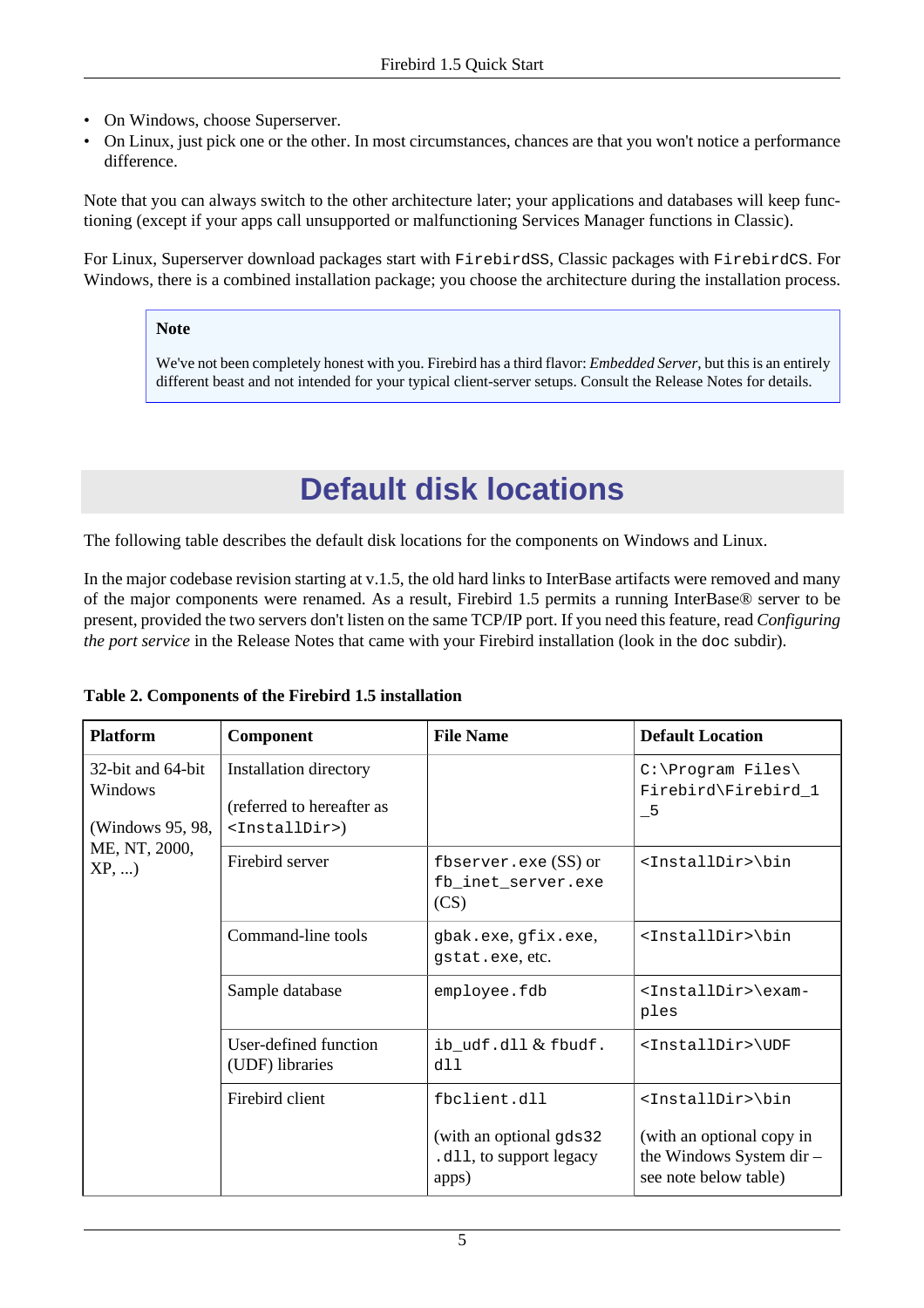| <b>Platform</b>                               | <b>Component</b>                                                                  | <b>File Name</b>                                                                                                                       | <b>Default Location</b>                                                                                                         |
|-----------------------------------------------|-----------------------------------------------------------------------------------|----------------------------------------------------------------------------------------------------------------------------------------|---------------------------------------------------------------------------------------------------------------------------------|
| Linux and possi-<br>bly other UNIX<br>distros | Installation directory<br>(referred to hereafter as<br><installdir>)</installdir> |                                                                                                                                        | /opt/firebird                                                                                                                   |
|                                               | Firebird server                                                                   | fbserver $(SS)$ or $fb\_in$ -<br>$et\_server(CS)$                                                                                      | <installdir>/bin</installdir>                                                                                                   |
|                                               | Command-line tools                                                                | gbak, gfix, gstat, etc.                                                                                                                | <installdir>/bin</installdir>                                                                                                   |
|                                               | Sample database                                                                   | employee.fdb                                                                                                                           | <installdir>/exam-<br/>ples</installdir>                                                                                        |
|                                               | <b>UDF</b> libraries                                                              | ib_udf.so, fbudf.so                                                                                                                    | <installdir>/UDF</installdir>                                                                                                   |
|                                               | Firebird client                                                                   | libfbclient.so.1.5.n<br>(binary); libfbclient.<br>so.1, libfbclient.so<br>(symlinks)<br>Legacy libgds* symlinks<br>are also installed. | /usr/lib<br>(actually, the real stuff is in<br><installdir>/lib, but<br/>you should use the links in<br/>/usr(lib)</installdir> |

#### **Note**

The exact path to the Windows System directory depends on your Windows version. Typical locations are:

- for Windows 95/98/ME: C:\Windows\System
- for Windows NT/2000: C:\WINNT\System32
- <span id="page-5-0"></span>• for Windows XP: C:\Windows\System32

# <span id="page-5-2"></span>**Installing Firebird**

# <span id="page-5-4"></span><span id="page-5-1"></span>**Installing the Firebird server**

## <span id="page-5-3"></span>**Installation drives**

Firebird server – and any databases you create or connect to – must reside on a hard drive that is physically connected to the host machine. You cannot locate components of the server, or any database, on a mapped drive, a filesystem share or a network filesystem.

### **Note**

You can mount a read-only database on a CD-ROM drive but you cannot run Firebird server from one.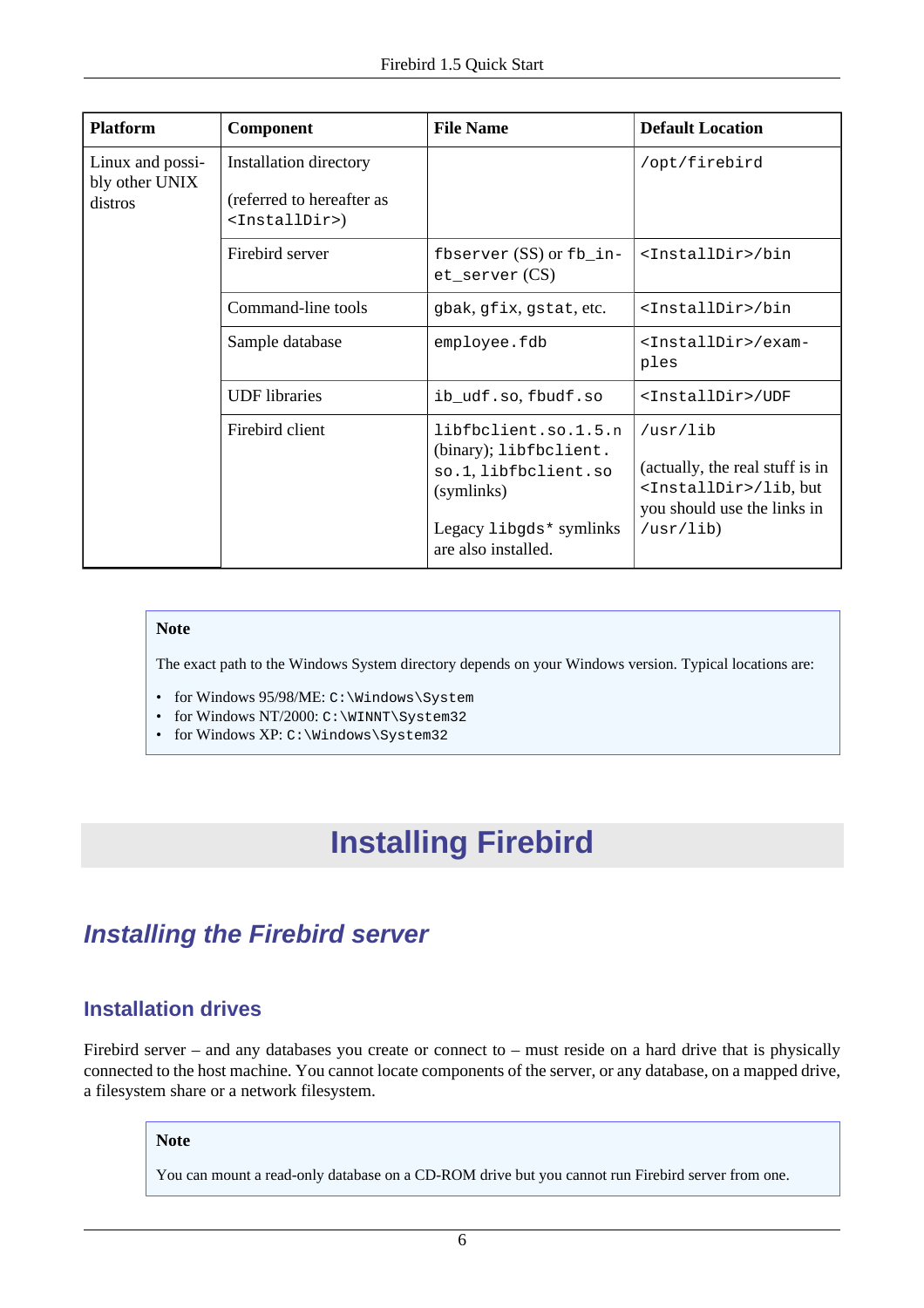## <span id="page-6-2"></span>**Installation script or program**

Although it is possible to install Firebird by a filesystem copying method – such as "untarring" a snapshot build file or decompressing a structured WinZip .zip file – it is strongly recommended that you use the distributed release kit the first time you install Firebird. The Windows executable installation script, the Linux rpm (*RPM Package Manager*, originally *RedHat Package Manager*) program and the official .tar.gz for other Posix platforms perform some essential setup tasks. Provided you follow the instructions correctly, there should be nothing for you to do upon completion but log in and go!

## **Windows platforms**

The Firebird installer lets you choose between Superserver and Classic Server installation. As said before, you should choose Superserver unless you know the differences and have reasons to prefer Classic.

If you install Firebird under Windows 95/98/ME, **un**check the option to install the Control Panel applet. It doesn't work on these platforms. We'll give you a link to a usable applet later on in this guide.

On server platforms – Windows NT, 2000 and XP – the Firebird service will be running when the installation completes. Next time you boot up your server machine, it will be started automatically.

<span id="page-6-1"></span>The non-server Windows platforms – Windows 95, 98 and ME – do not support services. The installation will start Firebird server as an application, protected by another application known as the Guardian. If the server application should terminate abnormally for some reason, the Guardian will attempt to restart it.

## **Posix platforms**

In all cases, read the release notes that pertain to the version of Firebird that you are going to install. There may be significant variations from release to release of any Posix operating system, especially the open source ones. Where possible, the build engineers for each Firebird version have attempted to document any known issues.

## **Tip**

If you do not find a copy of the release notes in your kit, go back to the [Downloads page](http://www.firebirdsql.org/index.php?op=files) of the Firebird website at<http://www.firebirdsql.org>and download a copy from there.

If you have a Linux distribution that supports rpm installs, consult the appropriate platform documentation for instructions about using RPM Package Manager. In most distributions you will have the choice of performing the install from a command shell or through a GUI interface.

For Linux distributions that cannot process rpm programs, and for the various UNIX flavors, use the .tar.gz kit. You will find detailed instructions in the release notes.

<span id="page-6-0"></span>Shell scripts have been provided. In some cases, the release notes may instruct you to modify the scripts and make some manual adjustments.

# <span id="page-6-3"></span>**Testing your installation**

If everything works as designed, the Firebird server process will be running on your server upon completion of the installation. It will start up automatically whenever you restart your server.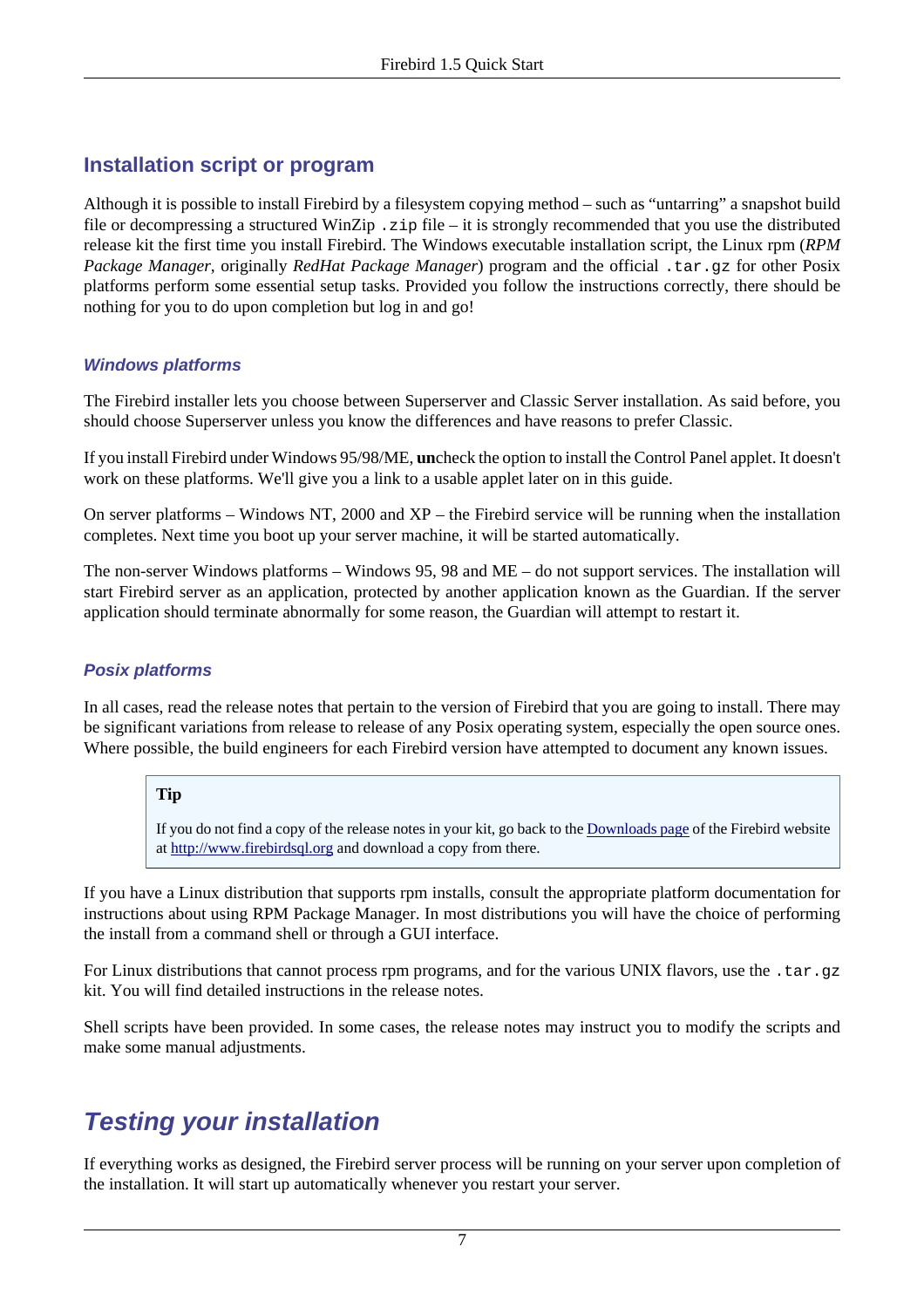At this point, it is assumed that you will use the recommended TCP/IP protocol for your Firebird client/server network.

#### **Note**

For information about using NetBEUI protocol in an all-Windows environment, refer to Chapter 6, *Network Configuration* in the *Using Firebird* manual.

#### **Warning**

IPX/SPX networks are not supported by Firebird.

## <span id="page-7-1"></span>**Pinging the server**

Usually, the first thing you will want to do once installation is complete is ping the server. This just gives you a reality check to ensure that your client machine is able to see the host machine in your network. For example, if your server's IP address in the domain that is visible to your client is 192.13.14.1, go to a command shell and type the command

#### **ping 192.13.14.1**

substituting this example IP address for the IP address that your server is broadcasting.

#### **Warning**

If you get a timeout message, study the *Using Firebird* manual – Chapter 6: *Network Configuration*, and Chapter 7: *Troubleshooting Connections* – for further instructions.

Note that if you are connecting to the server from a local client – that is, a client running on the same machine as the server – you can ping the virtual TCP/IP loopback server:

**ping localhost** –or– **ping 127.0.0.1**

## <span id="page-7-0"></span>**Checking that the Firebird server is running**

After installation, Firebird server should be running as a service on Windows NT, 2000 or XP or on Linux.

### **Windows NT4, 2000 and XP**

Open Control Panel -> Services (NT) or Control Panel -> Administrative Tools -> Services (2000, XP).

<span id="page-7-2"></span>This illustration shows the Services applet display on Windows 2000. The appearance may vary from one Windows server edition to another.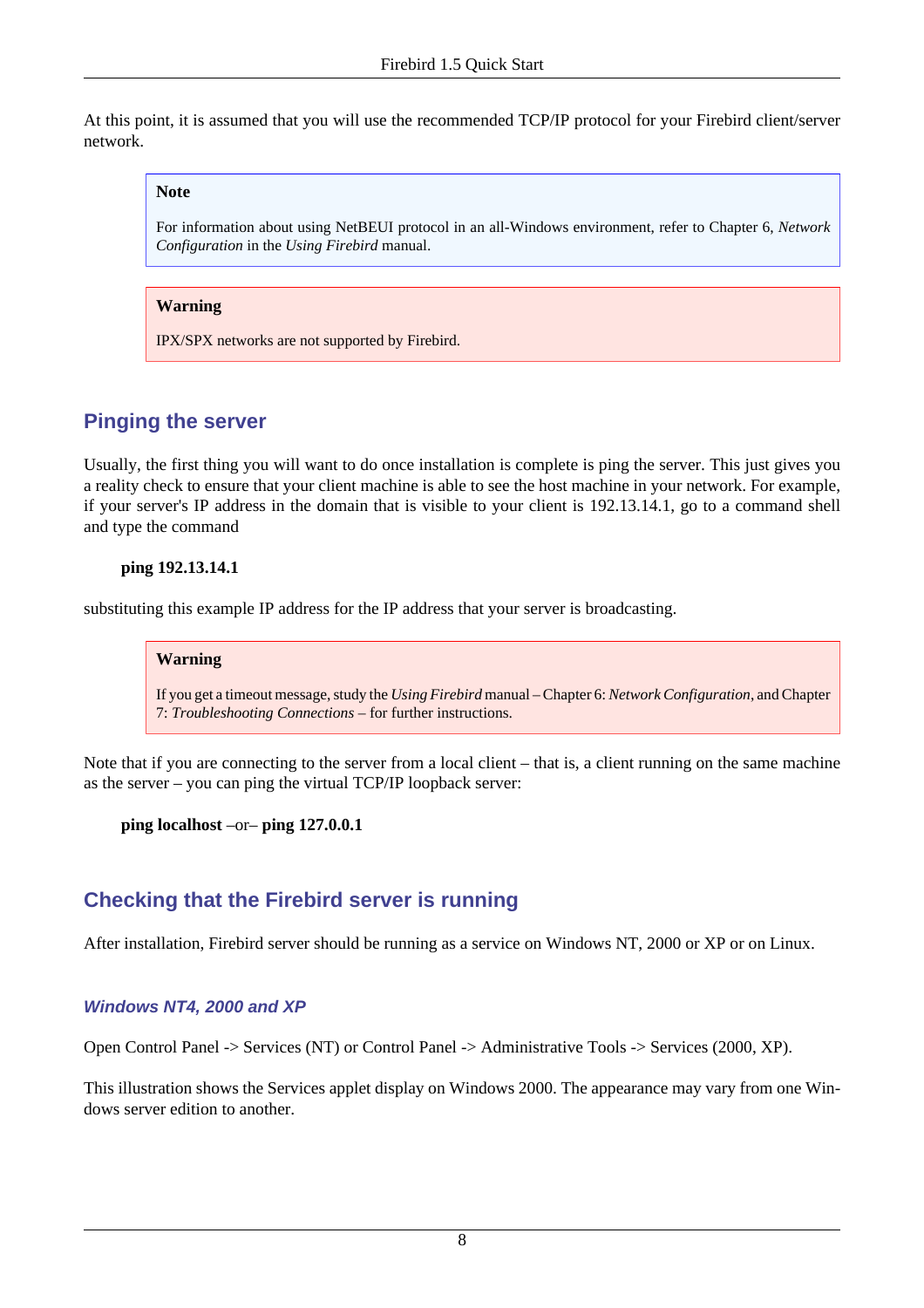| <b>Services</b>          |                                   |               |             |  |
|--------------------------|-----------------------------------|---------------|-------------|--|
| Beeld<br>Actie           | 暘<br>É<br>盯<br>Ф                  |               |             |  |
| Structuur                | Naam                              | <b>Status</b> | Opstarttype |  |
| န့်မှူ Services (lokaal) | %Distributed Link Tracking Client | Gestart       | Automatisch |  |
|                          | %Distributed Transaction Coor     |               | Handmatig   |  |
|                          | %BaDNS Client                     | Gestart       | Automatisch |  |
|                          | %Bevent Log                       | Gestart       | Automatisch |  |
|                          | %BFax-service                     |               | Handmatig   |  |
|                          | %BiFirebird Guardian Service      | Gestart       | Automatisch |  |
|                          | Firebird Server                   | Gestart       | Handmatig   |  |
|                          | % Indexing-service                |               | Handmatig   |  |
|                          | %Dinternet Connection Sharing     |               | Handmatig   |  |
|                          | 經 IPSEC Policy Agent              | Gestart       | Automatisch |  |
|                          | %Logical Disk Manager             | Gestart       | Automatisch |  |
|                          | %aLogical Disk Manager Administ…  |               | Handmatig   |  |
|                          |                                   |               |             |  |
|                          |                                   |               |             |  |

<span id="page-8-0"></span>If the Guardian is running (as shown in the screenshot, over) it may have a different service name because of version changes.

### **Note**

On Windows 2000 and XP, the Guardian is a convenience rather than a necessity, since these two operating systems have the facility to watch and restart services. It is recommended that you keep Guardian active for other platforms if a SYSDBA is not available to restart the server manually in the event that it is stopped for some reason.

### **Windows 9x or ME**

<span id="page-8-1"></span>On Windows 9x or ME Firebird server should be running as an application, monitored by the Guardian. The Guardian's icon should appear in the tray with a green graphic. If the icon is flashing or showing as a red graphic, it indicates that Guardian is either attempting to start the server or has failed.

If you used an installation kit that installed but did not automatically start the Guardian and the Firebird server, you can set it up as follows:

- 1. Locate the executable file for the Guardian program (fbguard.exe) and create a shortcut for it in the Startup area of your machine's Start Menu.
- 2. Open the Properties dialog of the shortcut and go to the field where the command line is.
- 3. Edit the command line so it reads as follows:

**fbguard.exe -a** (for Superserver)

**fbguard.exe -c** (for Classic Server)

- 4. Save and close the Properties dialog.
- 5. Double-click on the shortcut to start the Guardian. The Guardian will proceed to start fbserver.exe or fb inet server.exe.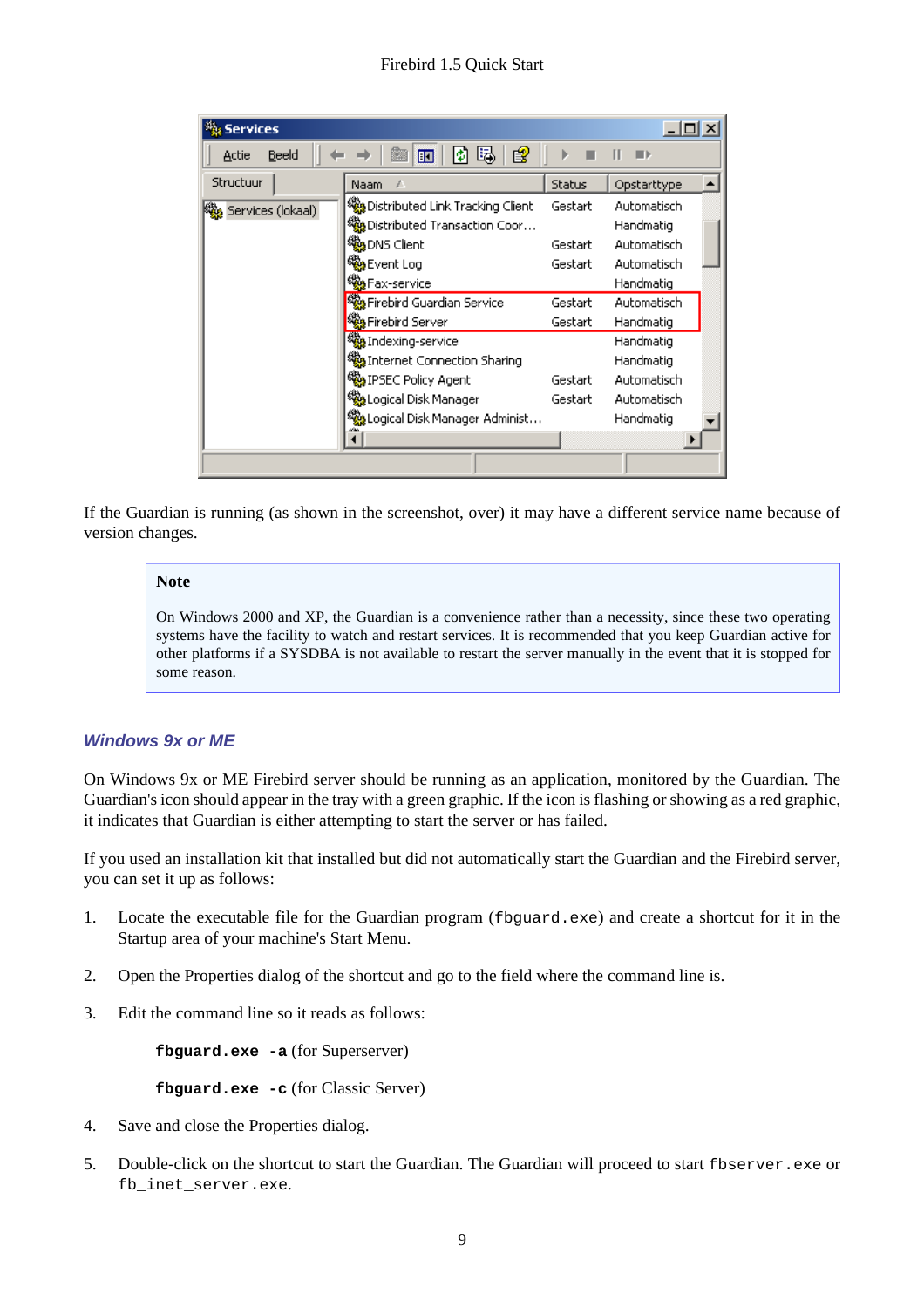The Guardian should start up automatically next time you boot your Windows 9x or ME machine.

Alternatively, you can use a Control Panel applet to control the starting and stopping of the Firebird server.

## <span id="page-9-0"></span>**Windows Control Panel applets**

Since version 1.0.3, a control panel applet is included in the Firebird distribution. Whilst the applet is not essential, it does provide a convenient way to start and stop the server.

| <b>Firebird Server Control</b>   |       |  |
|----------------------------------|-------|--|
| The Firebird service is running. | Stop  |  |
| Version 1.5.0.4306 Firebird 1.5  |       |  |
| $\nabla$ Use the Guardian        |       |  |
| Run<br>● as a Service            |       |  |
| $\heartsuit$ as an application   |       |  |
| Start<br>C Automatically         |       |  |
| C Manually                       |       |  |
| ΠK<br>Cancel                     | Apply |  |

Unfortunately, the bundled applet only works on Windows NT, 2000 and XP. On Windows 9x and ME, if you want a handy applet like this, visit this webpage:

<http://www.achim-kalwa.de/fbcc.phtml>

and download the Firebird Control Center [fbcc-0.2.6.exe](http://www.achim-kalwa.de/dl/fbcc-0.2.6.exe).

This applet looks different from the above screenshot, but offers the same functionality.

### **Posix servers**

<span id="page-9-1"></span>Use the **top** command in a command shell to inspect the running processes interactively. If a Firebird Superserver is running, you should see a process named fbguard. This is the Guardian process. Further, there will be one main and zero or more child processes named fbserver.

For Classic Server versions, the process name is fb\_inet\_server. There will be one instance of this process running for each network connection. Note that if there are no active connections, or if there are only direct local connections, you won't find fb\_inet\_server in the process list.

The following screen shows the output of top, restricted by grep to show only processes with names starting with the characters  $fb$ :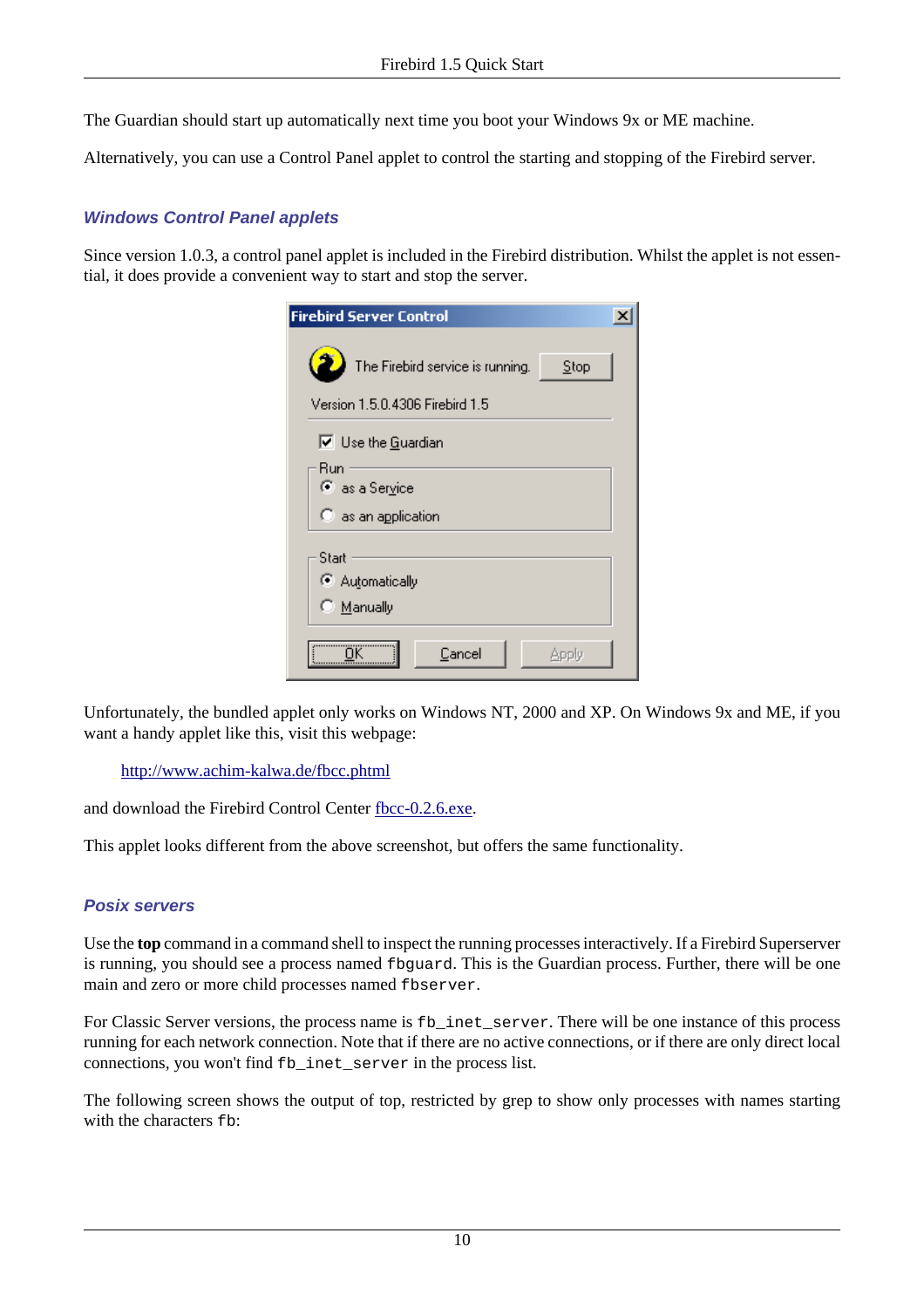| frodo:/inkomend/firebird # top -b -n1   grep fb |  |                              |  |  |                                             |                    |
|-------------------------------------------------|--|------------------------------|--|--|---------------------------------------------|--------------------|
| 2587 firebird 24 0 1232 1232 1028 S 0.0 0.3     |  |                              |  |  | $0:00.00$ fbquard                           |                    |
| 2588 firebird 15 0 4124 4120 2092 S 0.0 0.9     |  |                              |  |  |                                             | $0:00.04$ fbserver |
| 2589 firebird 15                                |  | $0$ 4124 4120 2092 S 0.0 0.9 |  |  |                                             | $0:00.00$ fbserver |
| 2604 firebird 15 0 4124 4120 2092 S 0.0 0.9     |  |                              |  |  |                                             | $0:00.00$ fbserver |
| 2605 firebird 15                                |  | 0 4124 4120 2092 S 0.0 0.9   |  |  |                                             | $0:00.02$ fbserver |
| 2606 firebird 15                                |  | $0$ 4124 4120 2092 S 0.0 0.9 |  |  |                                             | $0:00.00$ fbserver |
| 2607 firebird 15                                |  |                              |  |  | 0 4124 4120 2092 S 0.0 0.9 0:00.00 fbserver |                    |

<span id="page-10-0"></span>As an alternative to top, you can use **ps -ax** or **ps -aux** and pipe the output to grep.

## **Other things you need**

## <span id="page-10-2"></span>**A network address for the server**

- If you are on a managed network, get the server's IP address from your system administrator.
- If you have a simple network of two machines linked by a crossover cable, you can set up your server with any IP address you like except 127.0.0.1 (which is reserved for a local loopback server) and, of course, the IP address which you are using for your client machine. If you know the "native" IP addresses of your network cards, and they are different, you can simply use those.
- If you are intending to try out a single-machine installation of both client and server, you should use the local loopback server address – localhost, with the IP address 127.0.0.1

#### **Note**

It is possible to connect directly to a local Windows Superserver, without using the TCP/IP loopback. This is not a TCP/IP connection and it is not a thread-safe way to connect to a local server. For using single instances of the command-line tools (gsec, gbak etc.) it works just fine. By contrast, direct database connections - even multiple - under a Linux Classic server are completely safe.

## <span id="page-10-3"></span>**Default user name and password**

<span id="page-10-4"></span>The SYSDBA user has all privileges on the server. Depending on version, OS, and architecture, the installation program will either

- install the SYSDBA user with the password masterkey (actually, masterke: characters after the eighth are ignored), or
- ask you to enter a password during installation, or
- generate a random SYSDBA password and store that in /opt/firebird/SYSDBA.password

If your server is exposed to the Internet *at all* and the password is masterkey, you should change it immediately using the gsec command-line utility.

#### <span id="page-10-1"></span>**How to change the SYSDBA password**

Firebird comes with a command-line tool called gsec that is used to manipulate user accounts.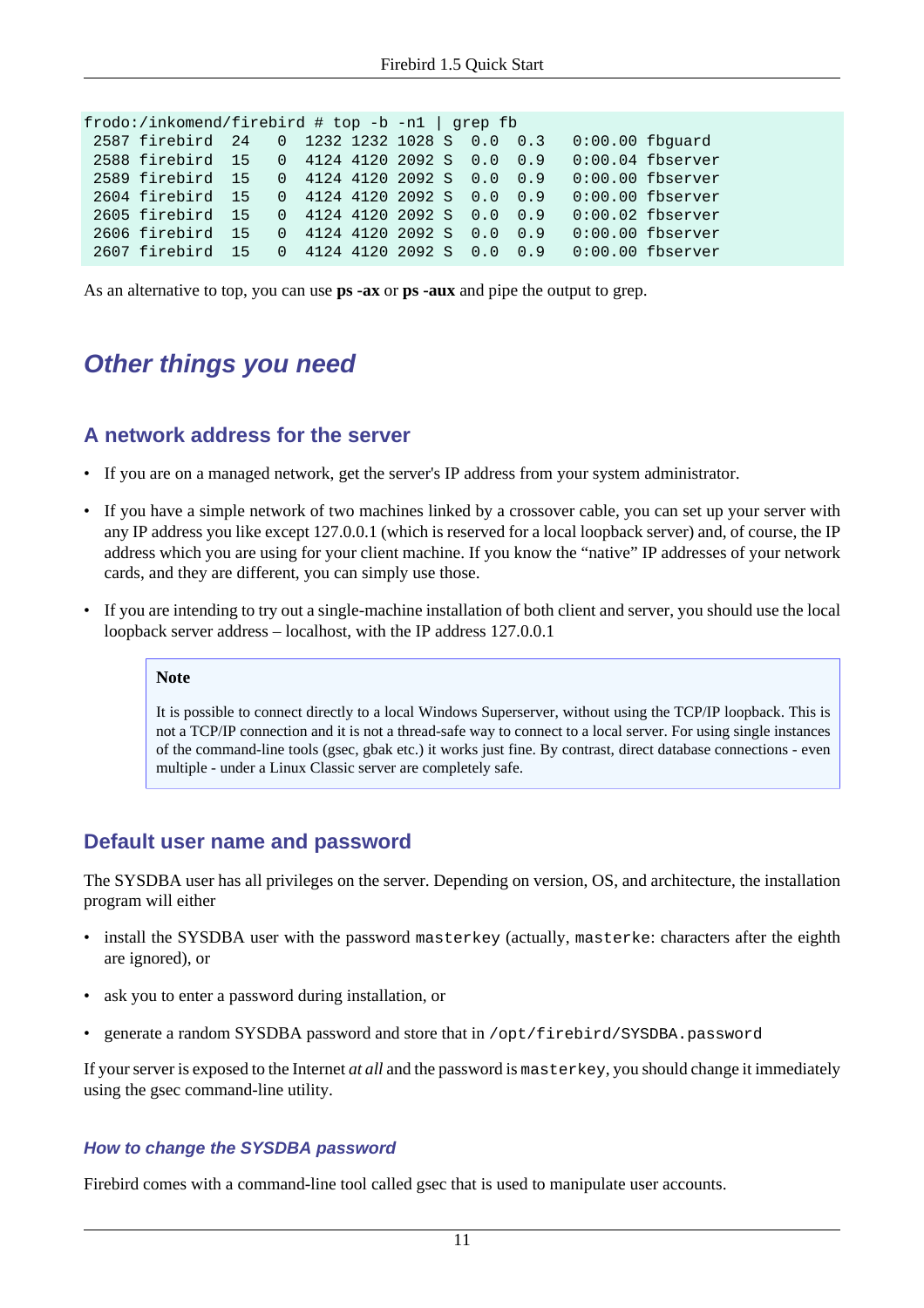#### **Important**

With some Firebird installations, you can only run gsec if you are logged into the operating system as Superuser (root on Linux) or as the user the Firebird server process runs under. On Windows server platforms, you typically need to be in the Power User group or higher to run gsec successfully.

If you have enough privileges but invoking gsec results in a message like "unavailable database unable to open database":

- vou're either running Windows Classic Server and you didn't provide a correct -database argument (see below), or
- the server may not be running at all. In that case, go back to *[Testing your installation](#page-6-0)* and fix the problem.

Let's say you decide to change the SYSDBA password to icuryy4me.

- 1. Go to a command shell on your server and change to the directory where the command-line utilities are located. Refer to the [Firebird installation components table](#page-4-1) to find this location.
- 2. Type the following command, *except* if you run Windows Classic Server:

#### **gsec -user sysdba -password masterkey**

In case of a Windows Classic Server, you *must* specify the full network location of the security database (unfortunately!):

#### **gsec -user sysdba -password masterkey -database "localhost:C:\Program Files\Firebird\Firebird 1.5\security.fdb"** (adapt the path if necessary)

## **Note**

- On Linux, type **./gsec** rather than **gsec**. Otherwise there's a chance that a "wrong" gsec is launched, or that it isn't found at all.
- Paths and file names are case-sensitive on all platforms except Windows; passwords are always casesensitive.

In either case, you should now see the shell prompt for the gsec utility:

GSEC>

3. Type this command:

#### **modify sysdba -pw icuryy4me**

- 4. Press **Enter**. The new password icuryy4me is now encrypted and saved and masterkey is no longer valid.
- 5. Now quit the gsec shell:

**quit**

#### **Note**

Because Firebird ignores all characters in a password past the eighth character, icuryy4m will work, as will icuryy4monkeys.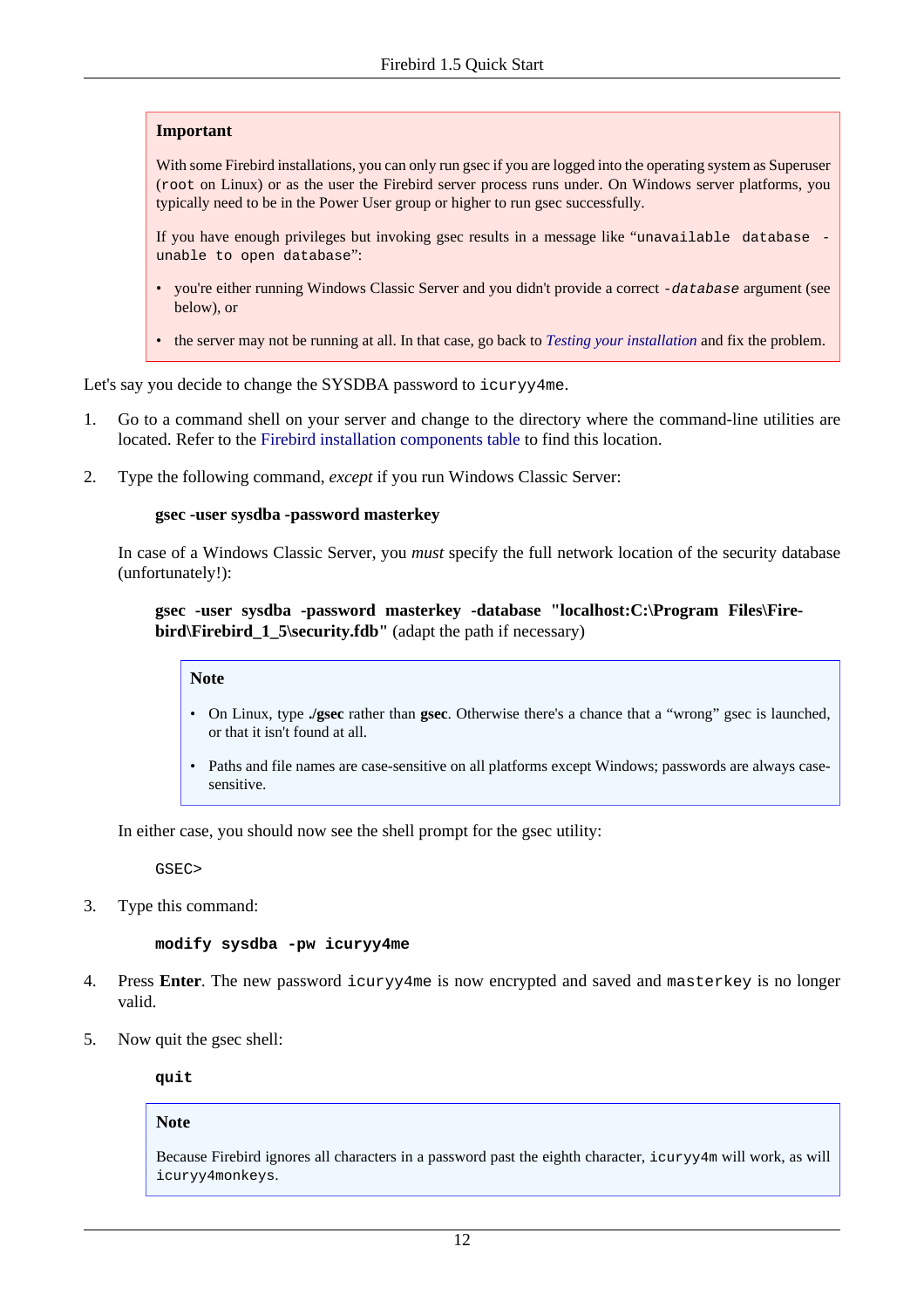## <span id="page-12-1"></span>**An Admin tool**

The Firebird kit does not come with a GUI admin tool. It does have a set of command-line tools, executable programs which are located in the bin subdirectory of your Firebird installation.

The range of excellent GUI tools available for use with a Windows client machine is too numerous to describe here. A few GUI tools written in Borland Kylix, for use on Linux client machines, are also in various stages of completion.

Inspect the [Downloads > Contributed > Admin Tools page](http://www.ibphoenix.com/main.nfs?a=ibphoenix&page=ibp_contrib_download#ADM) at<http://www.ibphoenix.com>for all of the options.

**Note**

You can use a Windows client to access a Linux server and vice-versa.

# <span id="page-12-2"></span><span id="page-12-0"></span>**Performing a client-only install**

Each remote client machine needs to have the client library – libfbclient. so on Posix clients, fbclient. dll on Windows clients – that matches the release version of the Firebird server.

Firebird versions from 1.5 onward can install symlinks or copies named after the 1.0 libs (with the "old" Inter-Base names), to maintain compatibility with third-party products which need these files.

Some extra pieces are also needed for the client-only install.

## **Windows**

At present, no compact installation program is available to assist with installing the client pieces on a Windows client. If you are in the common situation of running Windows clients to a Linux or other Posix Firebird server (or another Windows machine), you need to download the full Windows installation kit that corresponds to the version of Firebird server you install on your Linux or other server machine.

Fortunately, once you have the kit, the Windows client-only install is easy to do. Run the installation program, just as though you were going to install the server – but select the CLIENT ONLY option from the install menu.

## **Linux and some other Posix clients**

A small-footprint client install program for Linux clients is not available either. Additionally, some Posix flavors – even within the Linux constellation – have somewhat idiosyncratic requirements for filesystem locations. For these reasons, not all \*x distributions for Firebird even contain a client-only install option.

For most Linux flavors, the following procedure is suggested for a Firebird client-only install. Log in as root for this.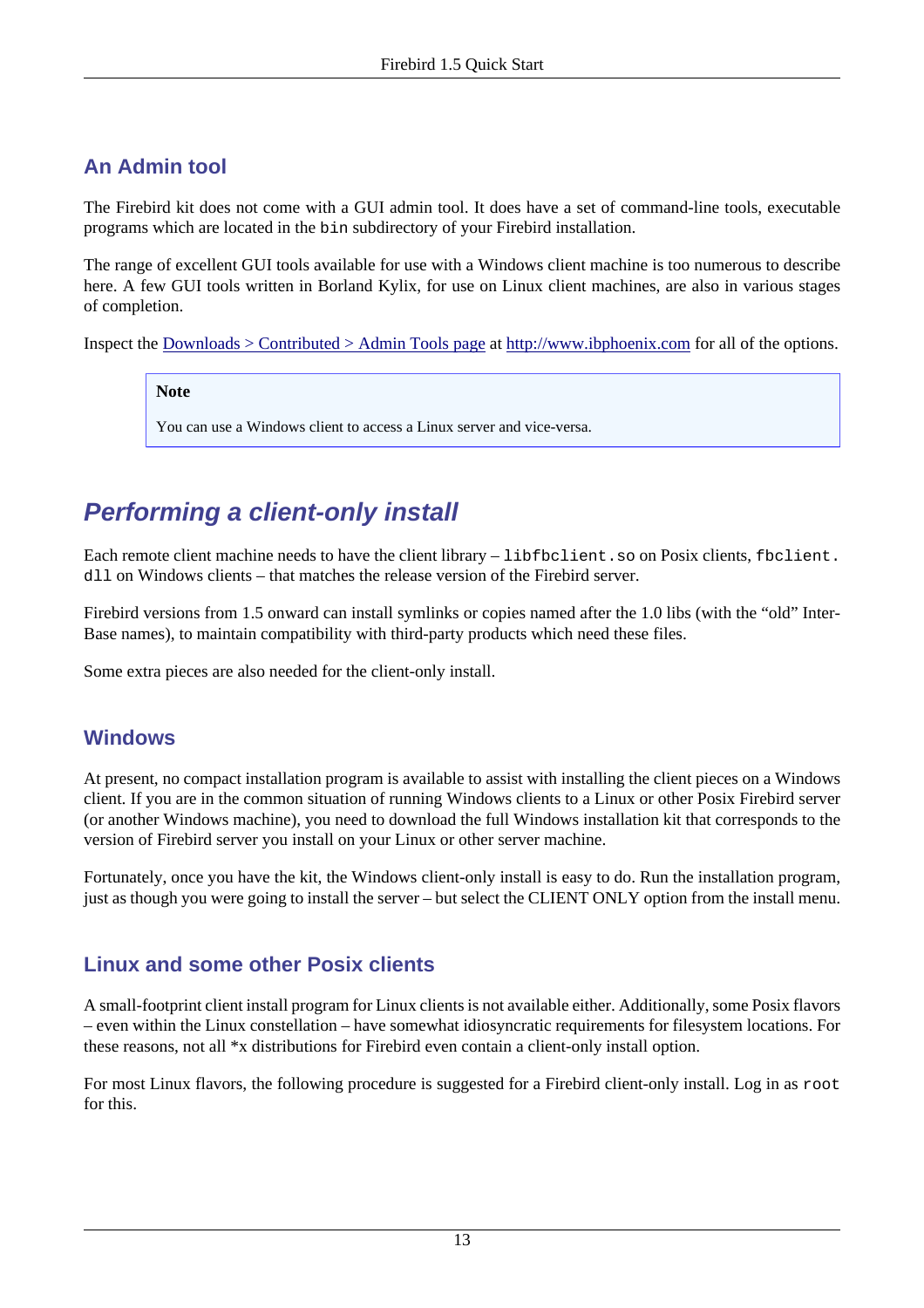- 1. Look for libfbclient.so.1.m.n (m.n being the minor plus patch version number) in /opt/firebird/lib on the server where Firebird server is installed. Copy it to /usr/lib on the client.
- 2. Create chained symlinks using the following commands:

### **ln -s /usr/lib/libfbclient.so.1.m.n /usr/lib/libfbclient.so.1**

### **ln -s /usr/lib/libfbclient.so.1 /usr/lib/libfbclient.so**

replacing  $1 \cdot m \cdot n$  with your version number, e.g.  $1 \cdot 5 \cdot 0$  or  $1 \cdot 6 \cdot 1$ 

If you're running applications that expect the legacy libraries to be present, also create the following symlinks:

### **ln -s /usr/lib/libfbclient.so /usr/lib/libgds.so.0**

#### **ln -s /usr/lib/libfbclient.so /usr/lib/libgds.so**

- 3. Copy the firebird.msg file to /opt/firebird
- <span id="page-13-0"></span>4. In the system-wide default shell profile, or using setenv() from a shell, create the FIREBIRD environment variable and point it to  $\sqrt{\text{opt/first}}$ , to enable the API routines to locate the messages.

# **Working with databases**

# <span id="page-13-2"></span><span id="page-13-1"></span>**Connecting to the sample database**

In the examples subdirectory of your Firebird installation is a sample database named employee.fdb. You can use this database to "try your wings".

## <span id="page-13-3"></span>**Server name and path**

If you move the sample database, be sure you move it to a hard disk that is physically attached to your server machine. Shares, mapped drives or (on Unix) mounted SMB (Samba) filesystems will not work. The same rule applies to any databases that you create.

There are two elements to a TCP/IP connection string: the server name and the disk/filesystem path. Its format is as follows:

• For a Linux server:

servername:/filesystem-path/database-file

Example on a Linux or other Posix server named serverxyz:

```
serverxyz:/opt/interbase/examples/employee.fdb
```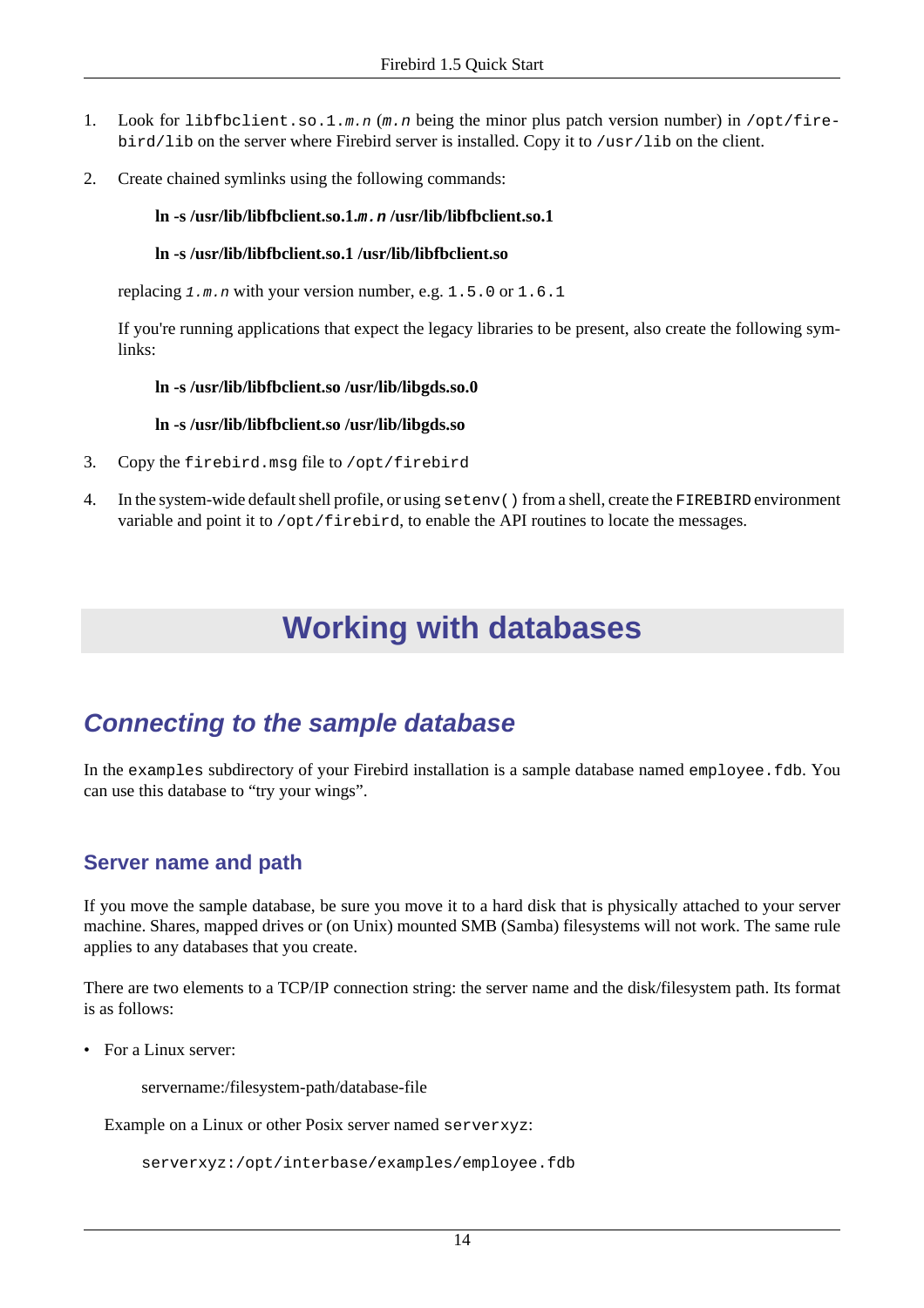• For a Windows server:

```
servername:DriveLetter:\filesystem-path\database-file
```
Windows example:

serverxyz:C:\Program Files\Firebird\examples\employee.fdb

## <span id="page-14-0"></span>**The CONNECT statement**

Connecting to a Firebird database requires the user to authenticate using a user name and a valid password. Any user other than SYSDBA, root (on Posix systems), or Administrator (on Windows systems, if Firebird runs as this user) needs also to have permissions to objects inside a database. For simplicity here, we will look at authenticating as SYSDBA using the password masterkey.

## <span id="page-14-1"></span>**Using isql**

There are several different ways to connect to a database using isql. One way is to start isql in its interactive shell. Go to the bin subdirectory of your Firebird installation and, at that prompt, type the command **isql** (on Linux: **./isql**) [# means "hit **Enter**"]:

```
C:\Program Files\Firebird\Firebird_1_5\bin>isql#
Use CONNECT or CREATE DATABASE to specify a database
SQL>CONNECT "C:\Program Files\Firebird\Firebird_1_5\examples\employee.fdb"#
CON>user 'SYSDBA' password 'masterkey';#
```
#### **Important**

- In isql, every SQL statement must end with a semicolon. If you hit **Enter** and the line doesn't end with a semicolon, isql assumes that the statement continues on the next line and the prompt will change from SQL> to CON>. This enables you to spread long statements over multiple lines. If you hit **Enter** after your statement and you've forgotten the semicolon, just type it on the empty line after the CON> prompt and press **Enter** again.
- If you run Classic Server on Linux, a fast, direct local connection is attempted if the database path does not start with a hostname. This may fail if your Linux login doesn't have sufficient access rights to the database file. In that case, connect to  $1$  ocal host:/ $\langle$ path>. Then the server process (with Firebird 1.5 usually running as firebird) will open the file. On the other hand, network-style connections may fail if a user created the database in Classic local mode and the server doesn't have enough access rights.
- If you run Classic Server on Windows, you *must* specify a hostname (which may be localhost) plus a full path, or the connection will fail.

#### **Note**

Although single quote symbols are the "norm" for delimiting strings in Firebird, double quote symbols were used with the database path string in the above example. This is sometimes necessary with some of the command-line utilities where the path string contains spaces. Single quotes should work for paths that do not contain spaces.

The quotes around "SYSDBA" and "masterkey" are optional, by the way. Database paths without spaces also don't need to be quoted.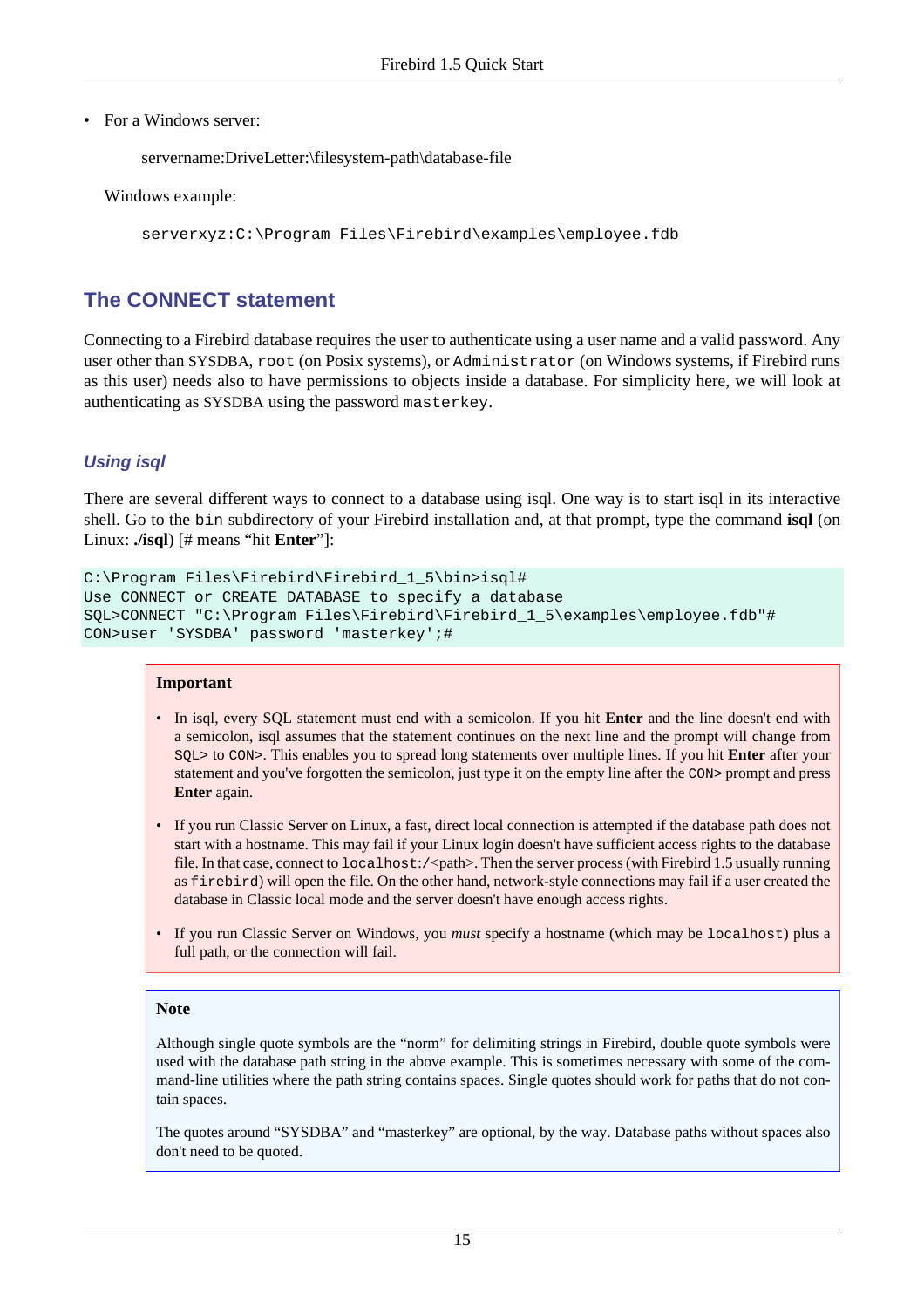At this point, isql will inform you that you are connected:

```
DATABASE "C:\Program Files\Firebird\Firebird_1_5\examples\employee.fdb",
User: sysdba
SQL>
```
You can now continue to play about with the employee. fdb database. The characters isql stand for *interactive SQL [utility]*. You can use it for querying data, getting information about the metadata, creating database objects, running data definition scripts and much more.

To get back to the command prompt type

```
SQL>QUIT;#
```
For more information about isql, see *Using Firebird*, Chapter 10: *Interactive SQL Utility (isql)*.

### <span id="page-15-2"></span>**Using a GUI client**

GUI client tools usually take charge of composing the CONNECT string for you, using server, path, user name and password information that you type into prompting fields. Use the elements as described in the preceding topic.

#### **Note**

- It is quite common for such tools to expect the entire server + path as a single string
- Remember that file names and commands on Linux and other Posix command shells are case-sensitive

# <span id="page-15-3"></span><span id="page-15-0"></span>**Creating a database using isql**

There is more than one way to create a database using isql. Here, we will look at one simple way to create a database interactively – although, for your serious database definition work, you should create and maintain your metadata objects using data definition scripts. There is a complete chapter in the *Using Firebird* manual discussing this topic.

## **Starting isql**

To create a database interactively using the isql command shell, get to a command prompt in Firebird's bin subdirectory and type **isql** (Windows) or **./isql** (Linux):

```
C:\Program Files\Firebird\Firebird_1_5\bin>isql#
Use CONNECT or CREATE DATABASE to specify a database
```
## <span id="page-15-1"></span>**The CREATE DATABASE statement**

Now, you can create your new database interactively. Let's suppose that you want to create a database named test.fdb and store it in a directory named data on your D drive:

```
SQL>CREATE DATABASE 'D:\data\test.fdb' page_size 8192#
CON>user 'SYSDBA' password 'masterkey';#
```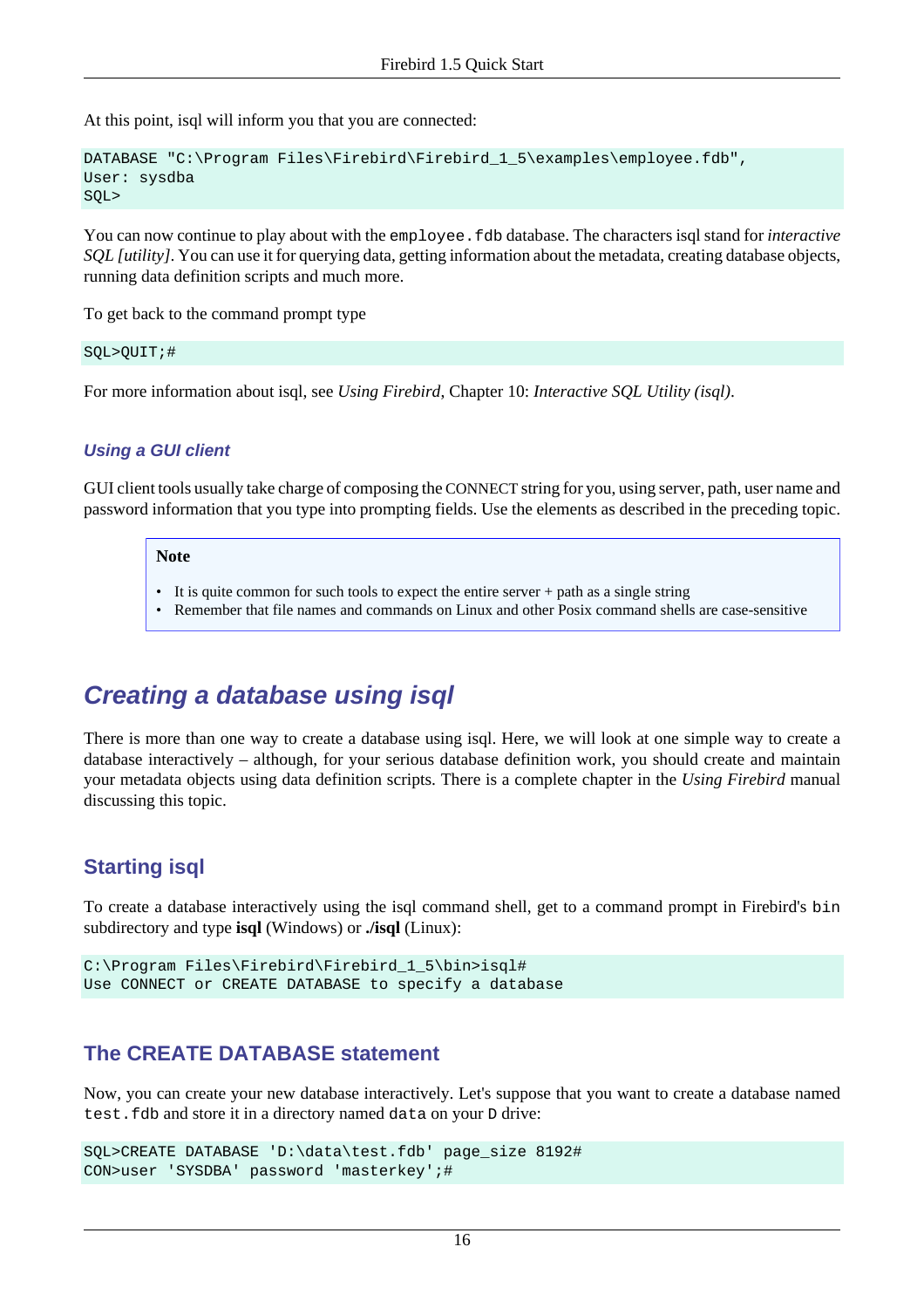#### **Important**

- In the CREATE DATABASE statement the quotes around path string, username, and password are *mandatory*. This is different from the CONNECT statement.
- If you run Classic Server on Linux and you don't start the database path with a hostname, creation of the database file is attempted with your Linux login as the owner. This may or may not be what you want (think of access rights if you want others to be able to connect). If you prepend localhost: to the path, the server process (with Firebird 1.5 usually running as firebird) will create and own the file.
- If you run Classic Server on Windows, you *must* specify a hostname (which may be localhost) plus a full path, or the creation will fail.

The database will be created and, after a few moments, the SQL prompt will reappear. You are now connected to the new database and can proceed to create some test objects in it.

To verify that there really is a database there, type in this query:

SQL>SELECT \* FROM RDB\$RELATIONS;#

The screen will fill up with a large amount of data! This query selects all of the rows in the system table where Firebird stores the metadata for tables. An "empty" database is not empty – it contains a database which will become populated with metadata as you begin creating objects in your database.

To get back to the command prompt type

SQL>QUIT;#

<span id="page-16-0"></span>For more information about isql, see *Using Firebird*, Chapter 10: *Interactive SQL Utility (isql)*.

# <span id="page-16-1"></span>**Firebird SQL**

Every database management system has its own idiosyncrasies in the ways it implements SQL. Firebird adheres to the SQL standard more rigorously than any other RDBMS except possibly its "cousin", InterBase®. Developers migrating from products that are less standards-compliant often wrongly suppose that Firebird is quirky, whereas many of its apparent quirks are not quirky at all.

## <span id="page-16-2"></span>**Division of an integer by an integer**

Firebird accords with the SQL standard by truncating the result (quotient) of an integer/integer calculation to the next lower integer. This can have bizarre results unless you are aware of it.

For example, this calculation is correct in SQL:

```
1 / 3 = 0
```
If you are upgrading from a RDBMS which resolves integer/integer division to a float quotient, you will need to alter any affected expressions to use a float or scaled numeric type for either dividend, divisor, or both.

For example, the calculation above could be modified thus in order to produce a non-zero result:

 $1.000 / 3 = 0.333$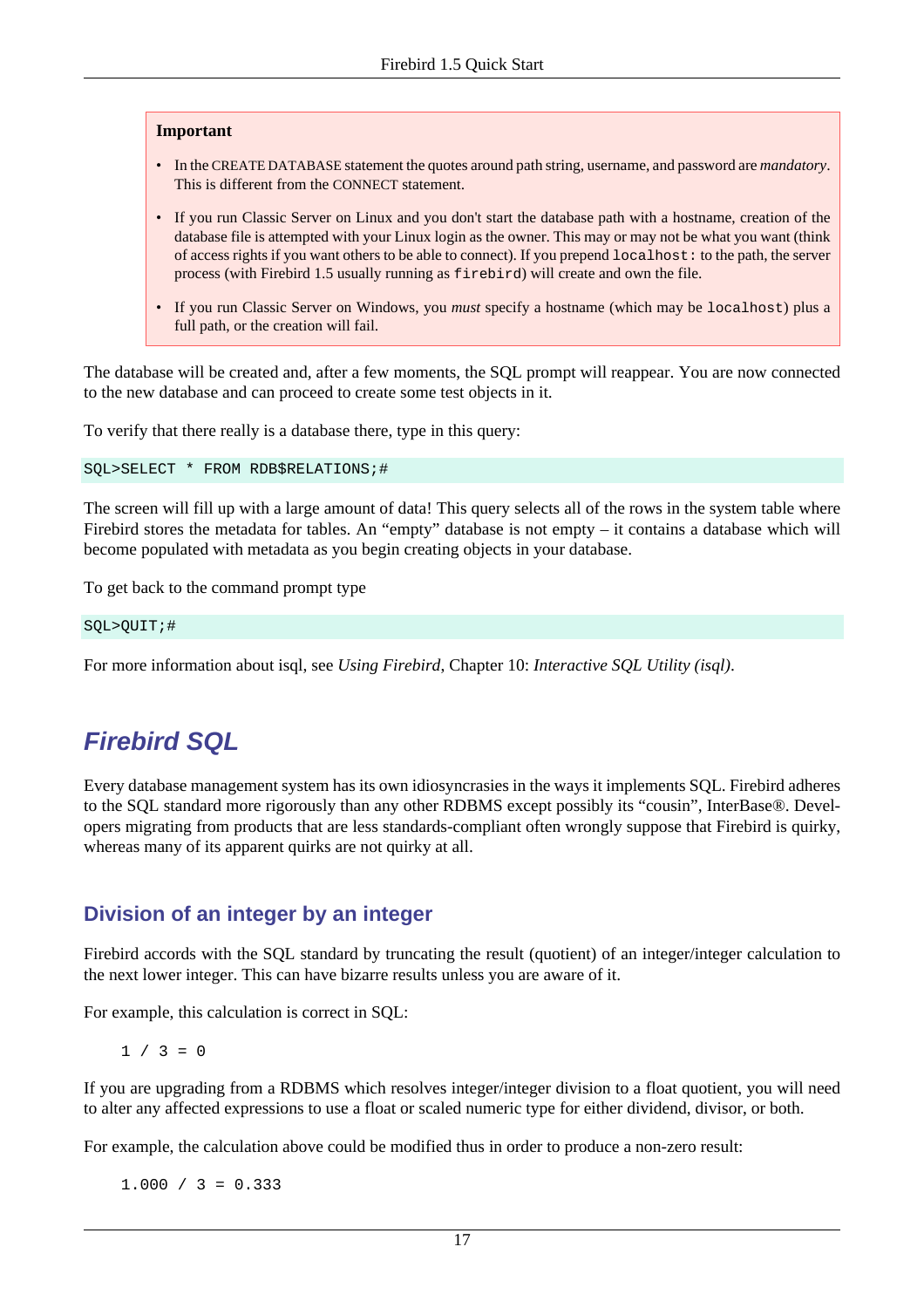## **Things to know about strings**

## <span id="page-17-3"></span>**String delimiter symbol**

Strings in Firebird are delimited by a pair of single quote (apostrophe) symbols – 'I am a string' – (ASCII code 39, *not* 96). If you used earlier versions of Firebird's relative, InterBase®, you might recall that double and single quotes were interchangeable as string delimiters. Double quotes cannot be used as string delimiters in Firebird SQL statements.

## <span id="page-17-0"></span>**Apostrophes in strings**

If you need to use an apostrophe inside a Firebird string, you can "escape" the apostrophe character by preceding it with another apostrophe.

For example, this string will give an error:

'Joe's Emporium'

because the parser encounters the apostrophe and interprets the string as 'Joe' followed by some unknown keywords.

To make this a legal string, double the apostrophe character:

'Joe''s Emporium'

Notice that this is TWO single quotes, not one double-quote.

## <span id="page-17-2"></span>**Concatenation of strings**

The concatenation symbol in SQL is two "pipe" symbols (ASCII 124, in a pair with no space between). In SQL, the "+" symbol is an arithmetic operator and it will cause an error if you attempt to use it for concatenating strings. The following expression prefixes a character column value with the characters "Reported by: ":

'Reported by: ' || LastName

Take care with concatenations. Be aware that Firebird will raise an error if your expression attempts to concatenate two or more char or varchar columns whose potential combined lengths would exceed the maximum length limit for a char or a varchar (32 Kb).

See also the note below, [Expressions involving NULL,](#page-18-0) about concatenating in expressions involving NULL.

## <span id="page-17-1"></span>**Double-quoted identifiers**

Before the SQL-92 standard, it was not legal to have object names (identifiers) in a database that duplicated keywords in the language, were case-sensitive or contained spaces. SQL-92 introduced a single new standard to make any of them legal, provided that the identifiers were defined within pairs of double-quote symbols (ASCII 34) and were always referred to using double-quote delimiters.

The purpose of this "gift" was to make it easier to migrate metadata from non-standard RDBMSs to standards-compliant ones. The down-side is that, if you choose to define an identifier in double quotes, its casesensitivity and the enforced double-quoting will remain mandatory.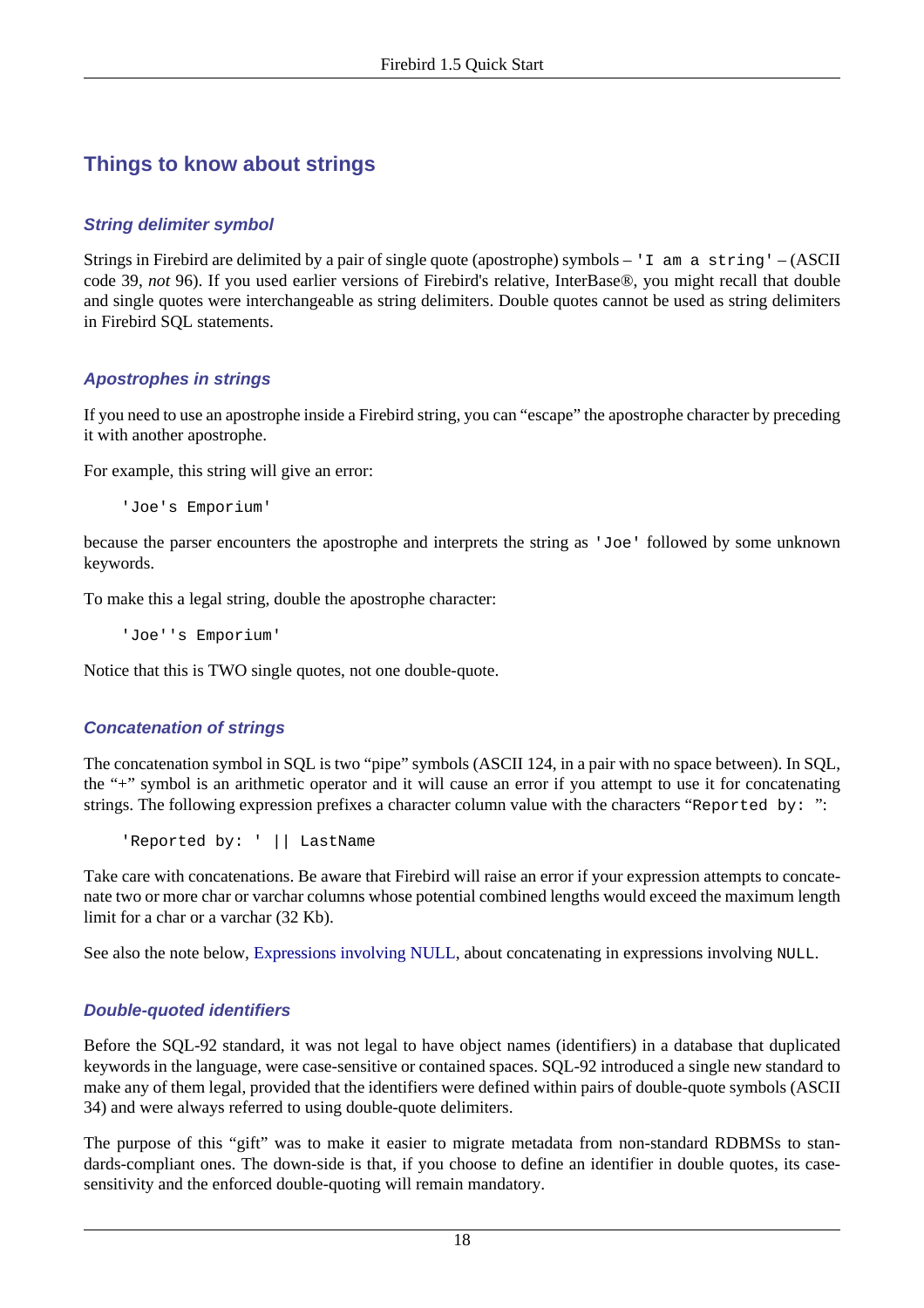Firebird does permit a slight relaxation under a very limited set of conditions. If the identifier which was defined in double-quotes:

- 1. was defined as all upper-case,
- 2. is not a keyword, and
- 3. does not contain any spaces,

...then it can be used in SQL unquoted and case-insensitively. (But as soon as you put double-quotes around it, you must match the case again!)

#### **Warning**

Don't get too smart with this! For instance, if you have tables "TESTTABLE" and "TestTable", both defined within double-quotes, and you issue the command:

SQL>select \* from TestTable;

...you will get the records from "TESTTABLE", not "TestTable"!

Unless you have a compelling reason to define quoted identifiers, it is usually recommended that you avoid them. Firebird happily accepts a mix of quoted and unquoted identifiers – so there is no problem including that keyword which you inherited from a legacy database, if you need to.

#### **Warning**

Some database admin tools enforce double-quoting of *all* identifiers by default. Try to choose a tool which makes double-quoting optional.

## <span id="page-18-1"></span><span id="page-18-0"></span>**Expressions involving NULL**

In SQL, NULL is not a value. It is a condition, or *state*, of a data item, in which its value is unknown. Because it is unknown, NULL cannot behave like a value. When you try to perform arithmetic on NULL, or involve it with values in other expressions, the result of the operation will almost always be NULL. It is not zero or blank or an "empty string" and it does not behave like any of these values.

So – here are some examples of the types of surprises you will get if you try to perform calculations and comparisons with NULL:

```
1 + 2 + 3 + NULL = NULL
```
- not (NULL) = NULL
- 'Home '  $||$  'sweet '  $||$  NULL = NULL

```
if (a = b) then
   MyVariable = 'Equal';
else
   MyVariable = 'Not equal';
```
After executing this code, MyVariable will be 'Not equal' if both a and b are NULL. The reason is that 'a = b' yields NULL if at least one of them is NULL. If the test expression of an "if" statement is NULL, it behaves like false: the 'then' block is skipped, and the 'else' block executed.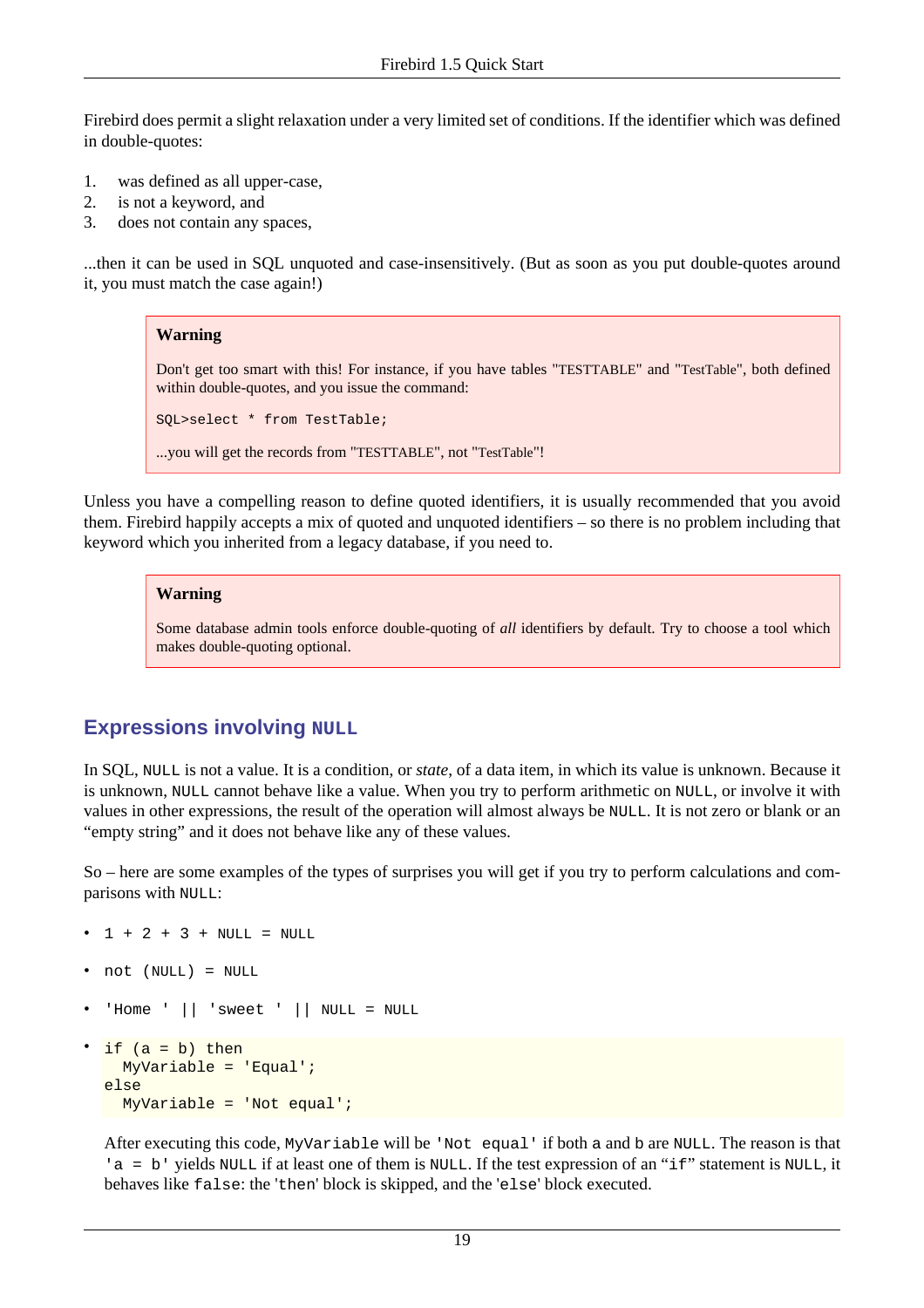### **Warning**

Although the expression may *behave* like false in this case, it's still NULL. If you try to invert it using not(), what you get is another NULL - not "true".

```
if (a \leftrightarrow b) then
    MyVariable = 'Not equal';
else
   MyVariable = 'Equal';
```
Here, MyVariable will be 'Equal' if a is NULL and b isn't, or vice versa. The explanation is analogous to that of the previous example.

• FirstName || ' ' || LastName

will return NULL if either FirstName or LastName is NULL.

#### **Tip**

Think of NULL as UNKNOWN and all these strange results suddenly start to make sense! If the value of Number is unknown, the outcome of  $1 + 2 + 3 +$  Number' is also unknown (and therefore NULL). If the content of MyString is unknown, then so is 'MyString || YourString' (even if YourString is non-NULL). Etcetera.

#### **More about NULLs**

A lot more information about NULL behaviour can be found in the *Firebird Null Guide*, at these locations:

- <http://www.firebirdsql.org/manual/nullguide.html> (HTML)
- <span id="page-19-0"></span>• <http://www.firebirdsql.org/pdfmanual/Firebird-Null-Guide.pdf> (PDF)

# **Safety measures**

## <span id="page-19-2"></span><span id="page-19-1"></span>**Security options on the server**

Firebird 1.5 has a number of new security provisions. Explore them! Many configurable features default to the old, "insecure" behaviour in order not to break existing applications, but you can significantly enhance your system's security if you raise the protection level wherever possible.

Amongst the new and/or changed security features are:

- On Posix systems, Firebird now runs as user firebird by default, not as root.
- On Windows server platforms, you can also run the Firebird service under a designated user account (e.g. Firebird). The default practice – running the service as the LocalSystem user – poses a security risk if your system is connected to the Internet. Consult README.instsvc in the doc subdir to learn about this setup.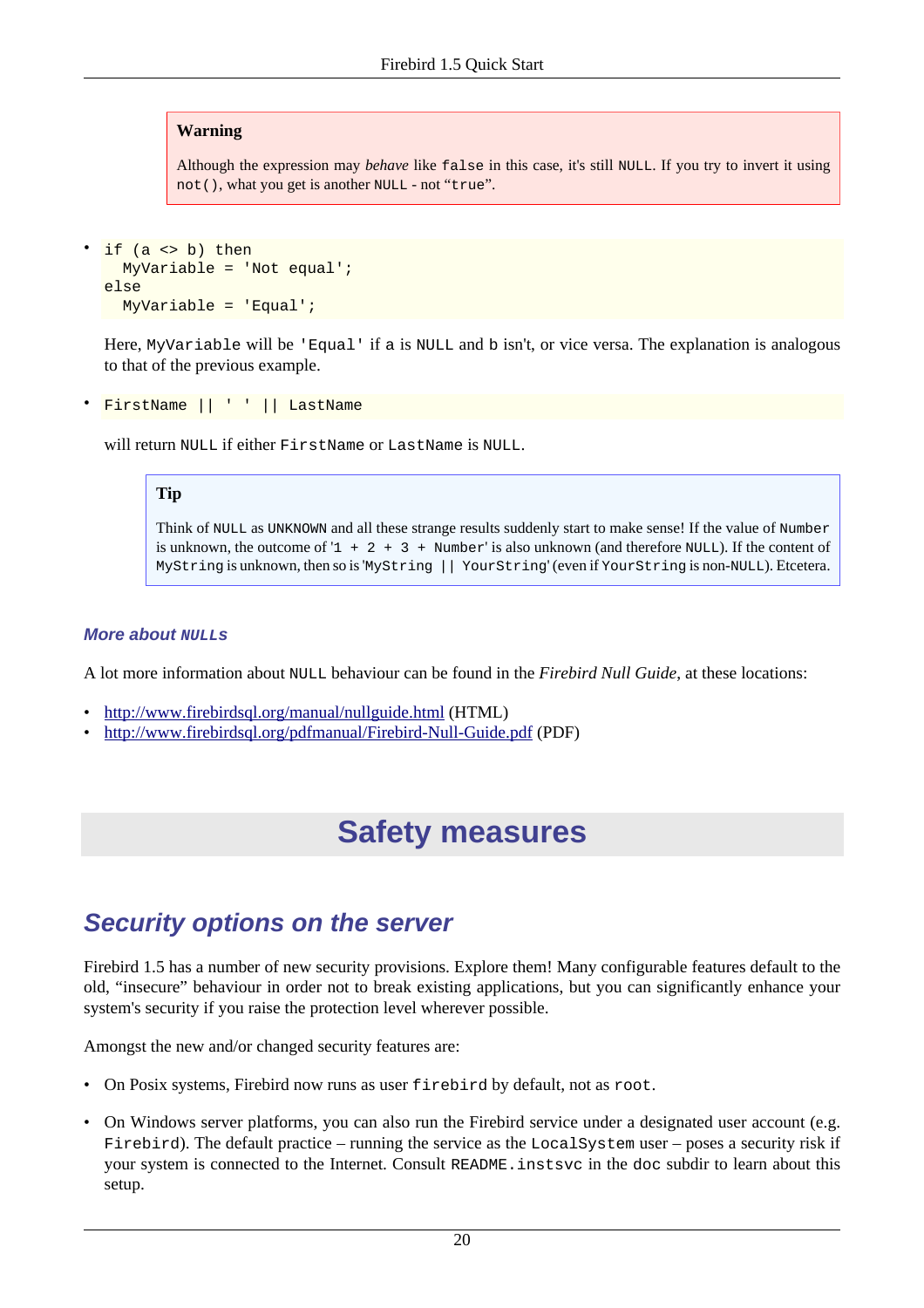- <span id="page-20-2"></span>• *Database aliases* shield the client from physical database locations. Using aliases, a client can e.g. connect to "frodo:zappa" without having to know that the real location is frodo:/var/firebird/music/underground/mothers\_of\_invention.fdb. Aliases also allow you to relocate databases while the clients keep using their existing connection strings.
- DatabaseAccess parameter; can be set to Restrict to limit access to explicitly listed filesystem trees, or even to None to allow access to aliased databases only. Default is All, i.e. no restrictions.
- ExternalFileAccess parameter, for controlling access to external tables.
- *UdfAccess* parameter; controls the permitted locations for user-defined function libraries.

<span id="page-20-0"></span>Database aliases live in the file aliases.conf, configuration parameters in firebird.conf. Please consult the Release Notes of your Firebird version for their exact usage (and some additional well-meant advice).

# <span id="page-20-3"></span>**Backup**

Firebird comes with its own utility for backing up and restoring your databases. Its name is gbak and it can be found in the bin subdirectory of your Firebird installation. Firebird databases can be backed up whilst users are connected to the system and going about their normal work. The backup will be taken from a snapshot of the database state at the time the backup began.

Regular backups and occasional restores using gbak should be a scheduled part of your database management activity.

### **Warning**

Do not use external proprietary backup utilities or file-copying tools such as WinZip, tar, copy, xcopy, etc., on a database which is running. Not only will the backup be unreliable, but the disk-level blocking used by these tools can corrupt a running database.

### **Important**

Study the warnings in the next section about database activity during restores!

# <span id="page-20-4"></span><span id="page-20-1"></span>**How to corrupt a database**

The following is a list of things *not* to do if you want to keep your Firebird databases healthy.

## <span id="page-20-5"></span>**Modifying metadata tables yourself**

Firebird stores and maintains all of the metadata for its own and your user-defined objects in – a Firebird database! More precisely, it stores them in relations (tables) right in the database itself. The identifiers for the system tables, their columns and several other types of system objects begin with the characters RDB\$.

Because these are ordinary database objects, they can be queried and manipulated just like your user-defined objects. However, just because you can does not say you should. The Firebird engine implements a high-level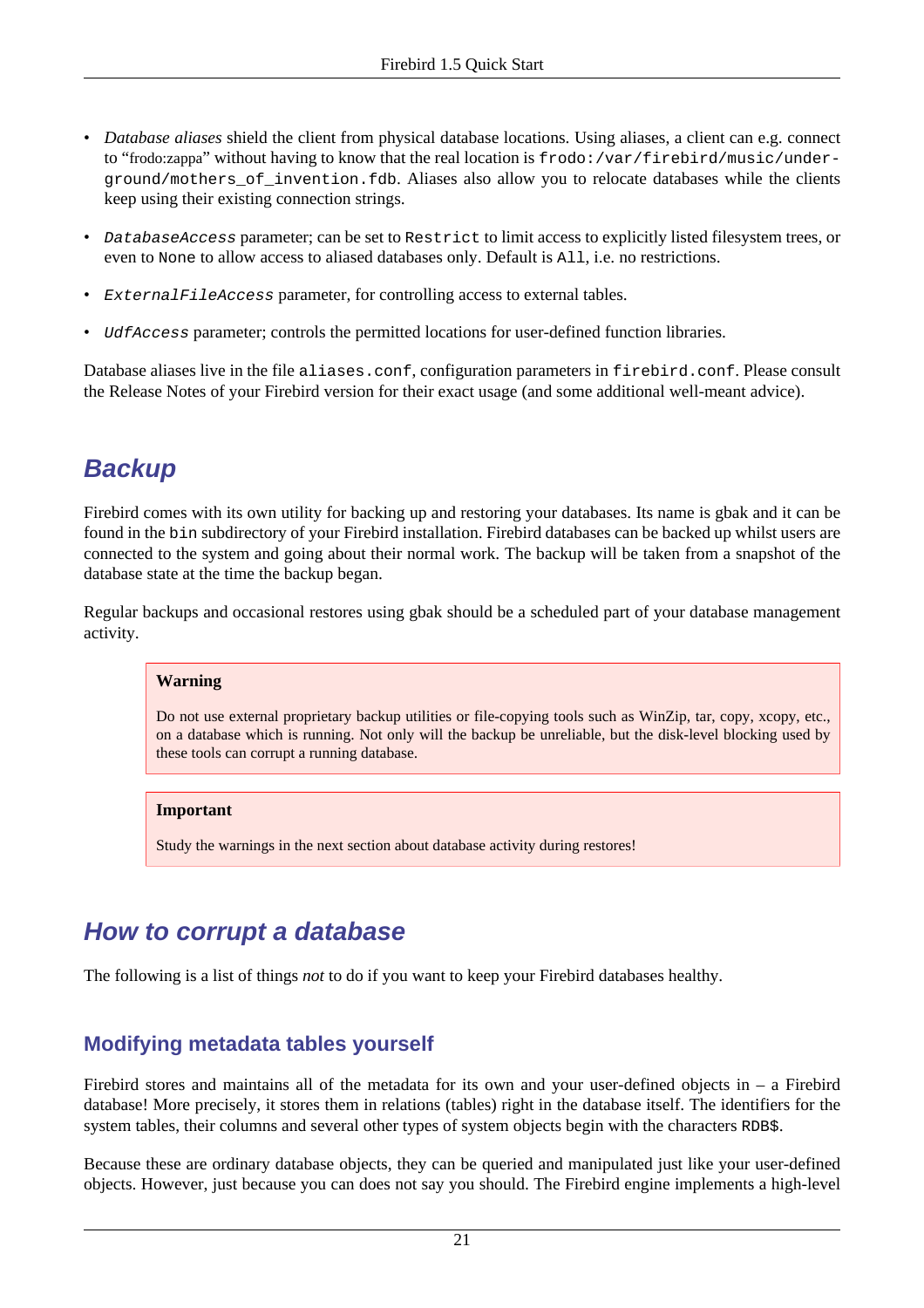subset of SQL (DDL) for the purpose of defining and operating on metadata objects, typically through CREATE, ALTER and DROP statements.

It cannot be recommended too strongly that you use DDL – not direct SQL operations on the system tables – whenever you need to alter or remove metadata. Defer the "hot fix" stuff until your skills in SQL and your knowledge of the Firebird engine become very advanced. A wrecked database is neither pretty to behold nor cheap to repair.

## <span id="page-21-1"></span>**Disabling forced writes on Windows**

Firebird is installed with forced writes (synchronous writes) enabled by default. Changed and new data are written to disk immediately upon posting.

It is possible to configure a database to use asynchronous data writes – whereby modified or new data are held in the memory cache for periodic flushing to disk by the operating system's I/O subsystem. The common term for this configuration is *forced writes off* (or *disabled*). It is sometimes resorted to in order to improve performance during large batch operations.

The big warning here is: do *not* disable forced writes on a Windows server. It has been observed that the Windows server platforms do not flush the write cache until the Firebird service is shut down. Apart from power interruptions, there is just too much that can go wrong on a Windows server. If it should hang, the I/O system goes out of reach and your users' work will be lost in the process of rebooting.

**Note**

Windows 9x and ME do not support deferred data writes

### **Disabling Forced Writes on a Linux server**

Linux servers are safer for running an operation with forced writes disabled temporarily. Still, do not leave it disabled once your large batch task is completed, unless you have a very robust fall-back power system.

## <span id="page-21-0"></span>**Restoring a backup to a running database**

One of the restore options in the gbak utility (qbak  $-r[eplace]$ ) allows you to restore a gbak file over the top of an existing database. It is possible for this style of restore to proceed without warning while users are logged in to the database. Database corruption is almost certain to be the result.

#### **Warning**

Be aware that you will need to design your Admin tools and procedures to prevent any possibility for any user (including SYSDBA) to restore to your active database if any users are logged in.

#### **Note**

For gbak instructions see chapter 21, *Database Backup and Restore*, of *Using Firebird*.

For instructions about blocking access to users, see chapter 14, *Getting exclusive access to a database*, of *Using Firebird*.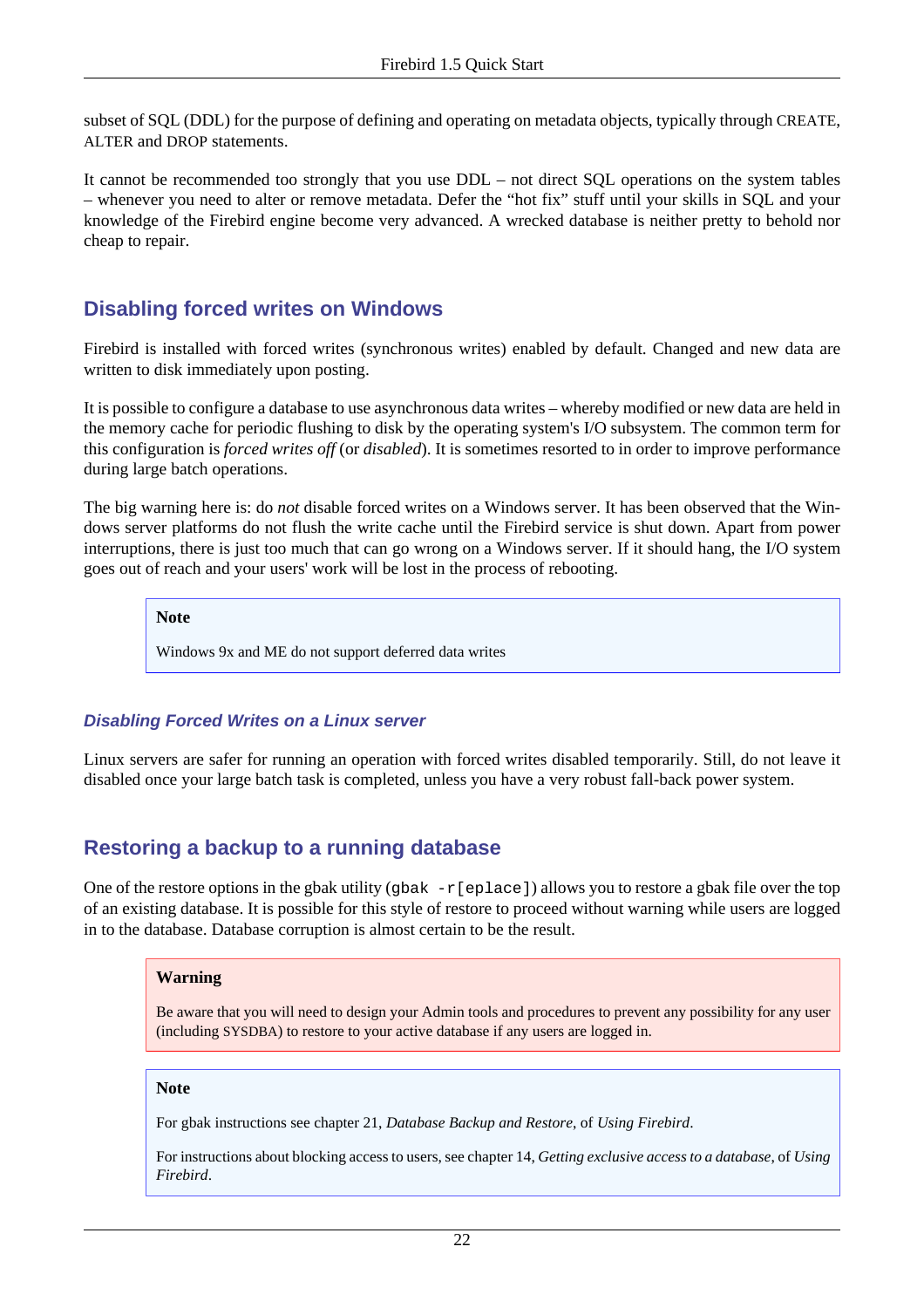If is practicable to do so, it is recommended to restore to spare disk space using the gbak  $-c$ [reate] option and test the restored database using isql or your preferred admin tool. If the restored database is good, shut down the server. Make a filesystem copy of the old database and then copy the restored database file (or files) over their existing counterparts.

## <span id="page-22-3"></span>**Allowing users to log in during a restore**

<span id="page-22-0"></span>If you do not block access to users while performing a restore using gbak  $-r[$ eplace] then users may be able to log in and attempt to do operations on data. Corrupted structures will result.

# <span id="page-22-4"></span>**How to get help**

The community of willing helpers around Firebird goes a long way back, to many years before the source code for its ancestor, InterBase® 6, was made open source. Collectively, the Firebird community does have all the answers! It even includes some people who have been involved with it since it was a design on a drawing board in a bathroom in Boston.

- Visit the official Firebird Project site at <http://www.firebirdsql.org>and join the user support lists.
- Visit the Firebird knowledge site at <http://www.ibphoenix.com>to look up a vast collection of information about developing with and using Firebird. IBPhoenix also sells a Developer CD with the Firebird binaries and lots of documentation.
- See the growing list of documentation that has been produced within the Firebird project itself at [http://www.](http://www.firebirdsql.org/manual/) [firebirdsql.org/manual/.](http://www.firebirdsql.org/manual/)
- <span id="page-22-2"></span>• Order the official Firebird Book at [http://www.ibphoenix.com/main.nfs?a=ibphoenix&s=1093098777:1497](http://www.ibphoenix.com/main.nfs?a=ibphoenix&s=1093098777:149734&page=ibp_firebird_book) [34&page=ibp\\_firebird\\_book,](http://www.ibphoenix.com/main.nfs?a=ibphoenix&s=1093098777:149734&page=ibp_firebird_book) for more than 1100 pages jam-packed with Firebird information.

#### **Note**

<span id="page-22-1"></span>The IBPhoenix publications *Using Firebird* and *The Firebird Reference Guide*, though still on the Developer CD, are no longer actively maintained. However, most of the material contained in those docs will be brought up to date and added to the official project documentation.

# <span id="page-22-5"></span>**The Firebird Project**

The developers, designers and testers who gave you Firebird and several of the drivers are members of the Firebird open source project at SourceForge, that amazing virtual community that is home to thousands of open source software teams. The Firebird project's address there is<http://sourceforge.net/projects/firebird>. At that site are the source code tree, the bug tracker and a number of technical files which can be downloaded for various purposes related to the development and testing of the codebases.

The Firebird Project developers and testers use an email list forum – firebird-devel@lists.sourceforge.net – as their "virtual laboratory" for communicating with one another about their work on enhancements, bug-fixing and producing new versions of Firebird.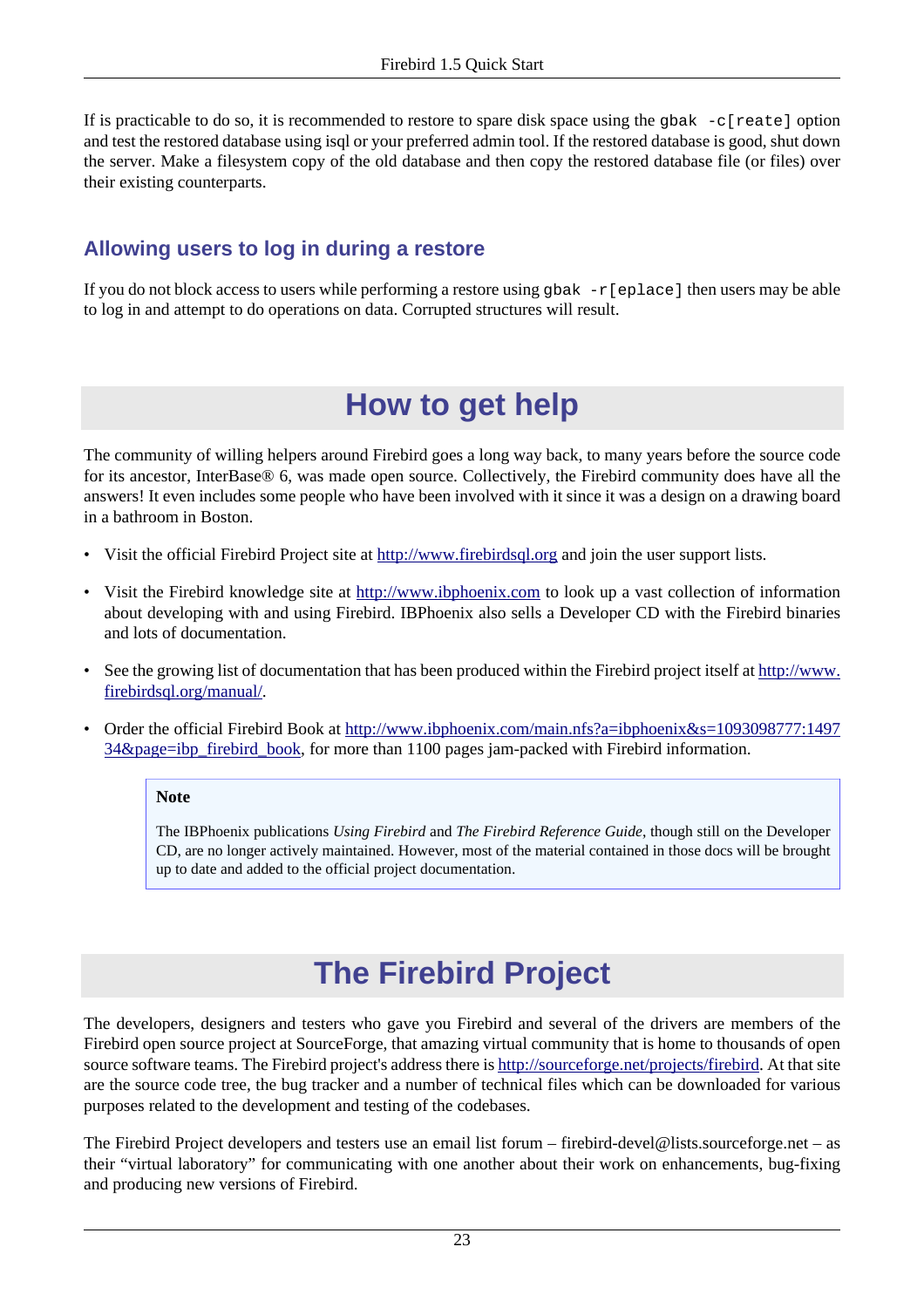Anyone who is interested in watching progress can join this forum. However, user support questions are a distraction which they do not welcome. Please do not try to post your user support questions there! These belong in firebird-support@yahoogroups.com.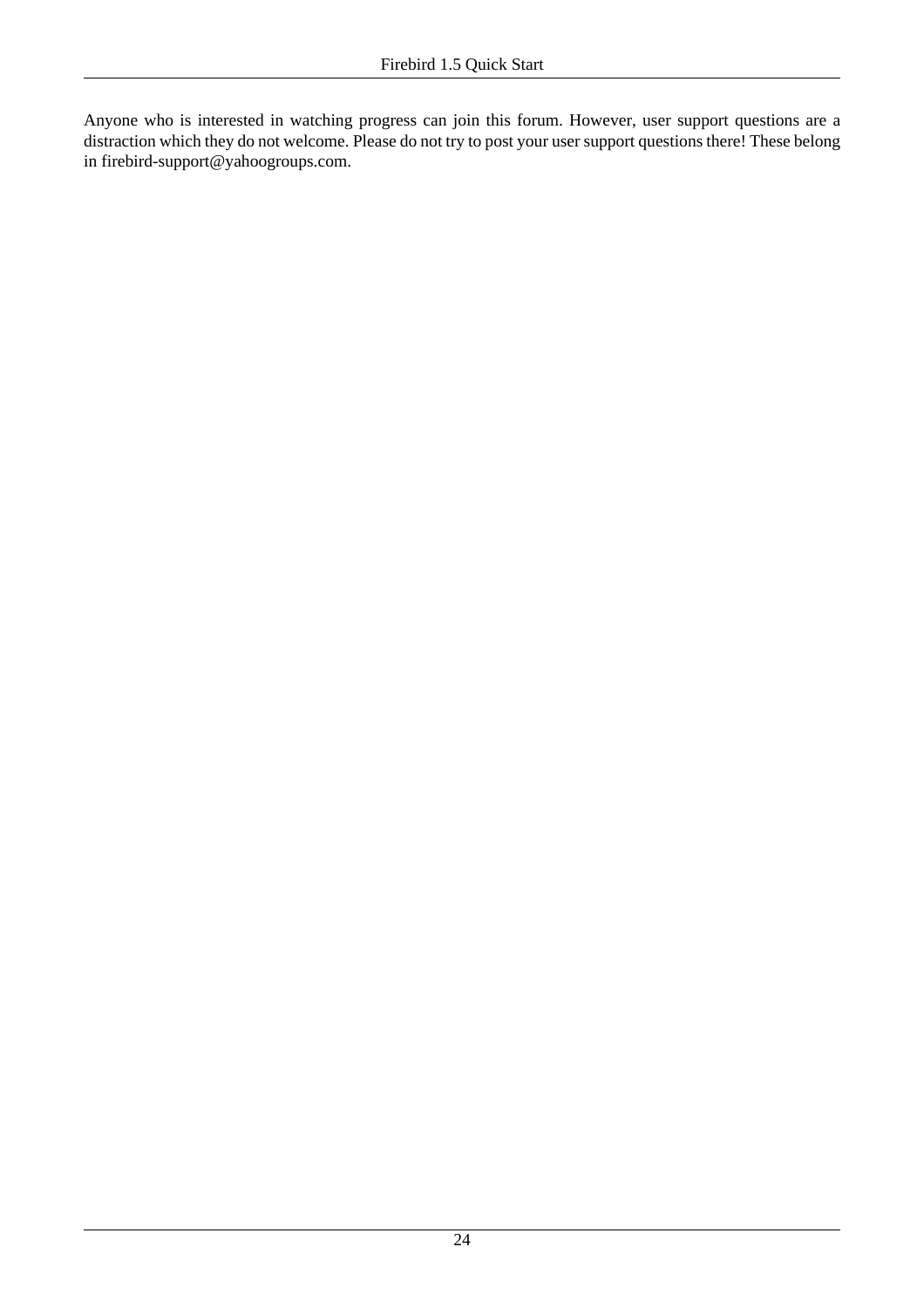# <span id="page-24-1"></span>**Appendix A: Document History**

<span id="page-24-0"></span>The exact file history is recorded in the manual module in our CVS tree; see [http://sourceforge.net/cvs/?group\\_](http://sourceforge.net/cvs/?group_id=9028) [id=9028](http://sourceforge.net/cvs/?group_id=9028)

| <b>Revision History</b> |             |            |                                                                                                                                                                                                                                                                                                                                                                                                                                                          |
|-------------------------|-------------|------------|----------------------------------------------------------------------------------------------------------------------------------------------------------------------------------------------------------------------------------------------------------------------------------------------------------------------------------------------------------------------------------------------------------------------------------------------------------|
| 0.0                     | 2002        | <b>IBP</b> | Published as Chapter One of Using Firebird.                                                                                                                                                                                                                                                                                                                                                                                                              |
| 1.0                     | 2003        | <b>IBP</b> | Published separately as a free Quick Start Guide.                                                                                                                                                                                                                                                                                                                                                                                                        |
| 1.x                     | June 2004   | <b>IBP</b> | Donated to Firebird Project by IBPhoenix.                                                                                                                                                                                                                                                                                                                                                                                                                |
| 2.0                     | 27 Aug 2004 | <b>PV</b>  | Upgraded to Firebird 1.5<br>Added Classic vs. Superserver section.<br>Reorganised and corrected Disk Locations Table.<br>Added (new) screenshots.<br>Added section on security.<br>Updated and completed information on Control Panel applets.<br>Added more examples to "Expressions involving NULL".<br>Various other corrections and additions.                                                                                                       |
| 2.1                     | 20 Feb 2005 | <b>PV</b>  | Enhanced GSEC section.<br>Added more info to CONNECT and CREATE DATABASE sections.<br>Added version number and document history.                                                                                                                                                                                                                                                                                                                         |
| 2.1.1                   | 1 Mar 2005  | PV         | Changed gbak r[estore] to r[eplace] in two places.                                                                                                                                                                                                                                                                                                                                                                                                       |
| 2.1.2                   | 8 Apr 2005  | PV         | Reordered Firebird SQL subsections.<br>Added links to Firebird Null Guide.                                                                                                                                                                                                                                                                                                                                                                               |
| 2.2                     | 2 Dec 2005  | <b>PV</b>  | Removed "Using the books by IBPhoenix" as it doesn't make sense in<br>the QSG.<br>Promoted "How to get help" to 1st-level section and removed "Where<br>to next" shell.<br>Removed link to UFB and RefGuide; added a note instead explaining<br>their current status.<br>Updated/corrected classic-super comparison table.<br>Moved a number of sections on installing, working with databases, and<br>(un)safety into newly created top-level sections. |
| 2.2.1                   | 22 Dec 2005 | PV         | Corrected statement on SS thread usage in Classic-vs-Superserver ta-<br>ble.<br>Fixed broken link.                                                                                                                                                                                                                                                                                                                                                       |
| 2.2.2                   | 26 Jul 2006 | PV         | Updated references to website (firebird.sourceforge.net -><br>www.firebirdsql.org).                                                                                                                                                                                                                                                                                                                                                                      |
| 2.3                     | 21 Sep 2010 | <b>PV</b>  | <articleinfo>: Promoted "Firebird Project members" to co-authors.<br/>About this guide: Changed most of the text.</articleinfo>                                                                                                                                                                                                                                                                                                                          |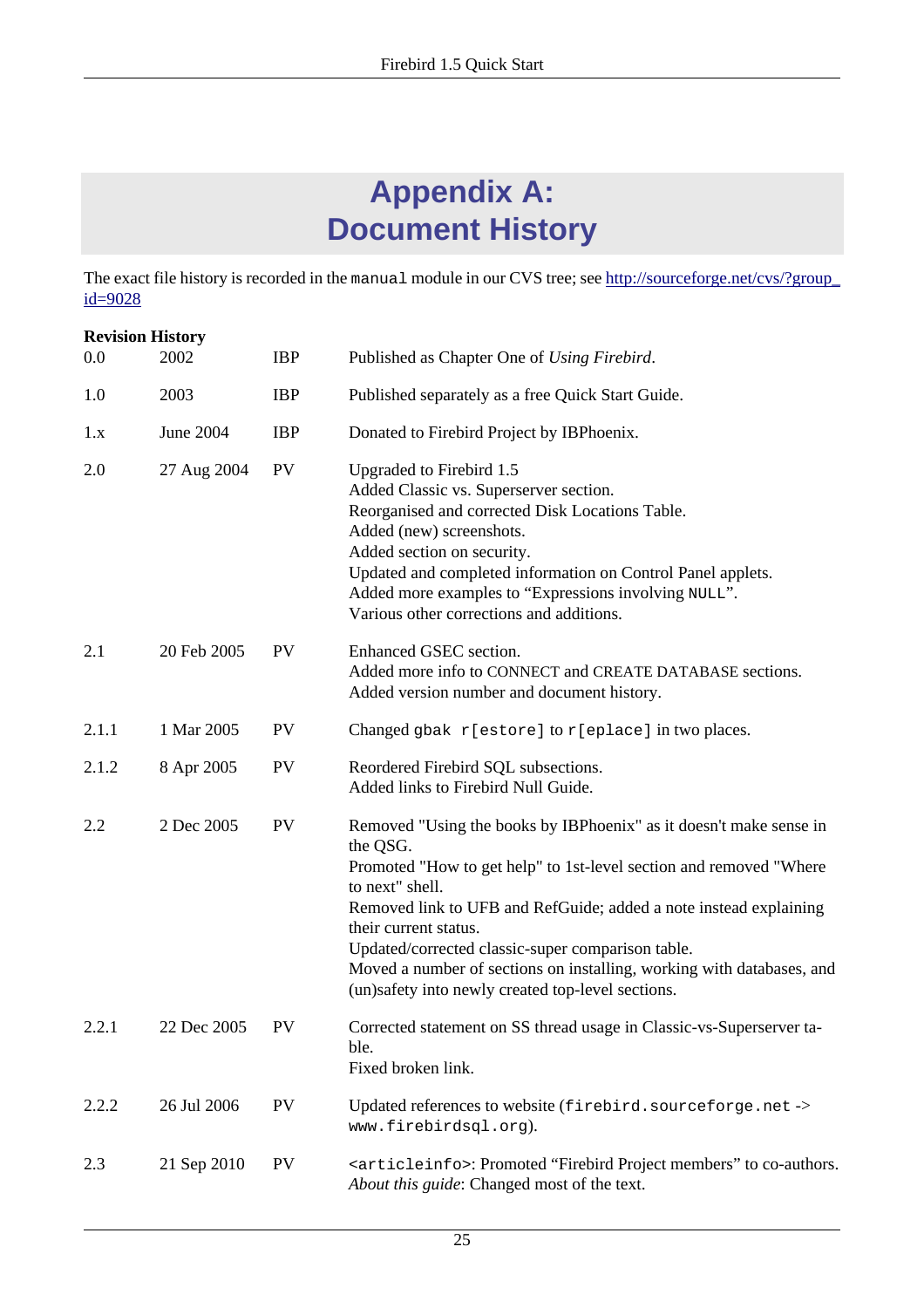*Classic or Superserver*: Added Events row to comparison table. Gave table an id attribute.

*Document History*: Removed erroneous id attribute from primary index term in title.

*License notice*: (C) end year now 2010.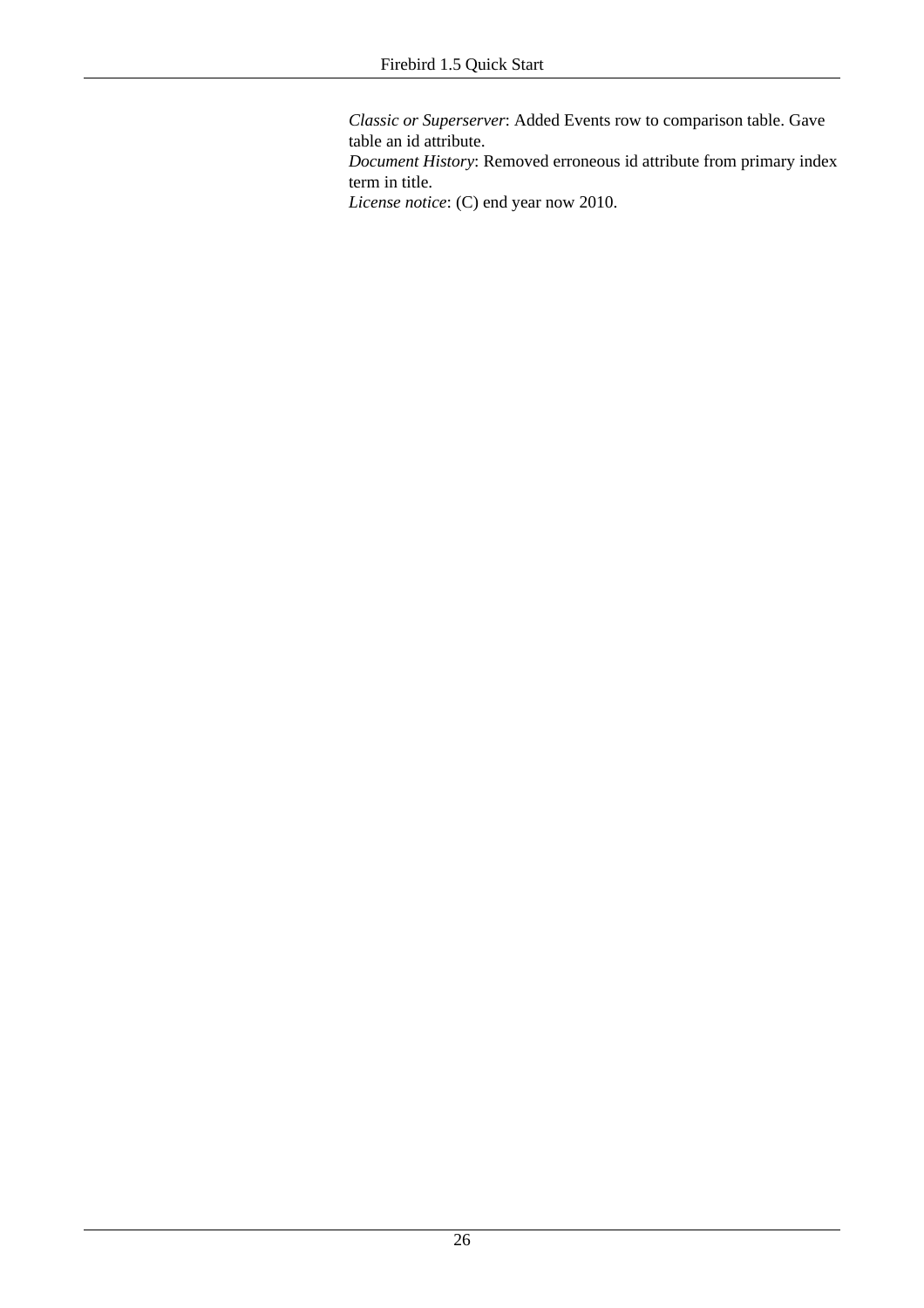# <span id="page-26-1"></span>**Appendix B: License notice**

<span id="page-26-0"></span>The contents of this Documentation are subject to the Public Documentation License Version 1.0 (the "License"); you may only use this Documentation if you comply with the terms of this License. Copies of the License are available at<http://www.firebirdsql.org/pdfmanual/pdl.pdf> (PDF) and [http://www.firebirdsql.org/man](http://www.firebirdsql.org/manual/pdl.html)[ual/pdl.html](http://www.firebirdsql.org/manual/pdl.html) (HTML).

The Original Documentation is titled *Firebird Quick Start Guide*.

The Initial Writer of the Original Documentation is: IBPhoenix Editors.

Copyright (C) 2002-2004. All Rights Reserved. Initial Writer contact: hborrie at ibphoenix dot com.

Contributor: Paul Vinkenoog - see [document history.](#page-24-0)

Portions created by Paul Vinkenoog are Copyright (C) 2004-2010. All Rights Reserved. Contributor contact: paul at vinkenoog dot nl.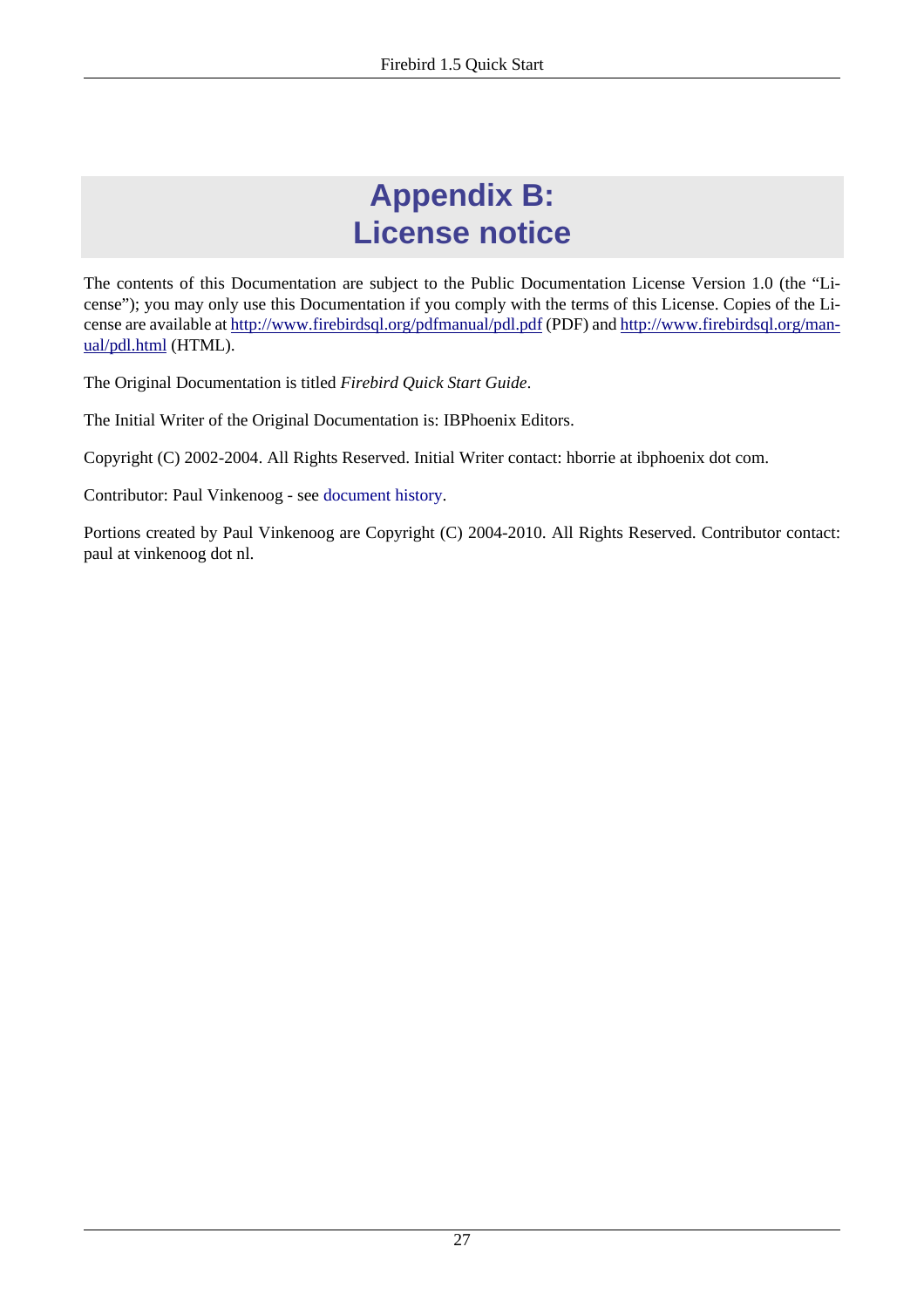# <span id="page-27-0"></span>**Alphabetical index**

## **A**

Admin tools, [13](#page-12-1) Aliasing, [21](#page-20-2) Apostrophes in strings, [18](#page-17-0)

## **B**

Backup, [21](#page-20-3) Books The Firebird Book, [23](#page-22-2)

# **C**

Checking the server, [8](#page-7-0) Classic Server, [4](#page-3-1) CONNECT statement, [15](#page-14-0) Connecting, [14](#page-13-2) Control Panel applets, [10](#page-9-0) CREATE DATABASE statement, [16](#page-15-1)

## **D**

Databases aliases, [21](#page-20-2) backup and restore, [21,](#page-20-3) [22](#page-21-0), [23](#page-22-3) connecting, [14](#page-13-2) with a GUI clientl, [16](#page-15-2) with isql, [15](#page-14-1) corruption, [21](#page-20-4) creating with isql, [16](#page-15-3) example database, [14](#page-13-2) metadata, [21](#page-20-5) security, [20](#page-19-2) system tables, [21](#page-20-5) Disk locations, [5](#page-4-2) Document history, [25](#page-24-1) Documentation, [23](#page-22-4) Double-quoted identifiers, [18](#page-17-1)

# **E**

Example database, [14](#page-13-2)

## **F**

Firebird Book, [23](#page-22-2) Firebird project, [23](#page-22-5) Firebird SQL, [17](#page-16-1) Forced writes, [22](#page-21-1)

## **G**

gsec, [11](#page-10-1)

Guardian, [7,](#page-6-1) [9,](#page-8-0) [9,](#page-8-1) [10](#page-9-1)

## **H**

Help, [23](#page-22-4)

## **I**

```
Installation, 6
  Classic or Superserver, 4
  client-only, 13
  drives, 6
  kit contents, 3
  script or program, 7
  server, 6
Integer division, 17
isql
  connecting to a database, 15
  creating a database, 16
```
# **L**

License notice, [27](#page-26-1)

## **N**

Network address, [11](#page-10-2) NULL, [19](#page-18-1)

## **P**

Passwords changing, [11](#page-10-1) default, [11](#page-10-3) Ping, [8](#page-7-1) Project, [23](#page-22-5)

## **R**

Restore, [21](#page-20-3) to a running database, [22](#page-21-0) user logins during restore, [23](#page-22-3)

# **S**

Sample database, [14](#page-13-2) Security, [20](#page-19-2) Server name and path, [14](#page-13-3) Services (Windows), [8](#page-7-2) SQL, [17](#page-16-1) CONNECT statement, [15](#page-14-0) CREATE DATABASE statement, [16](#page-15-1) Strings